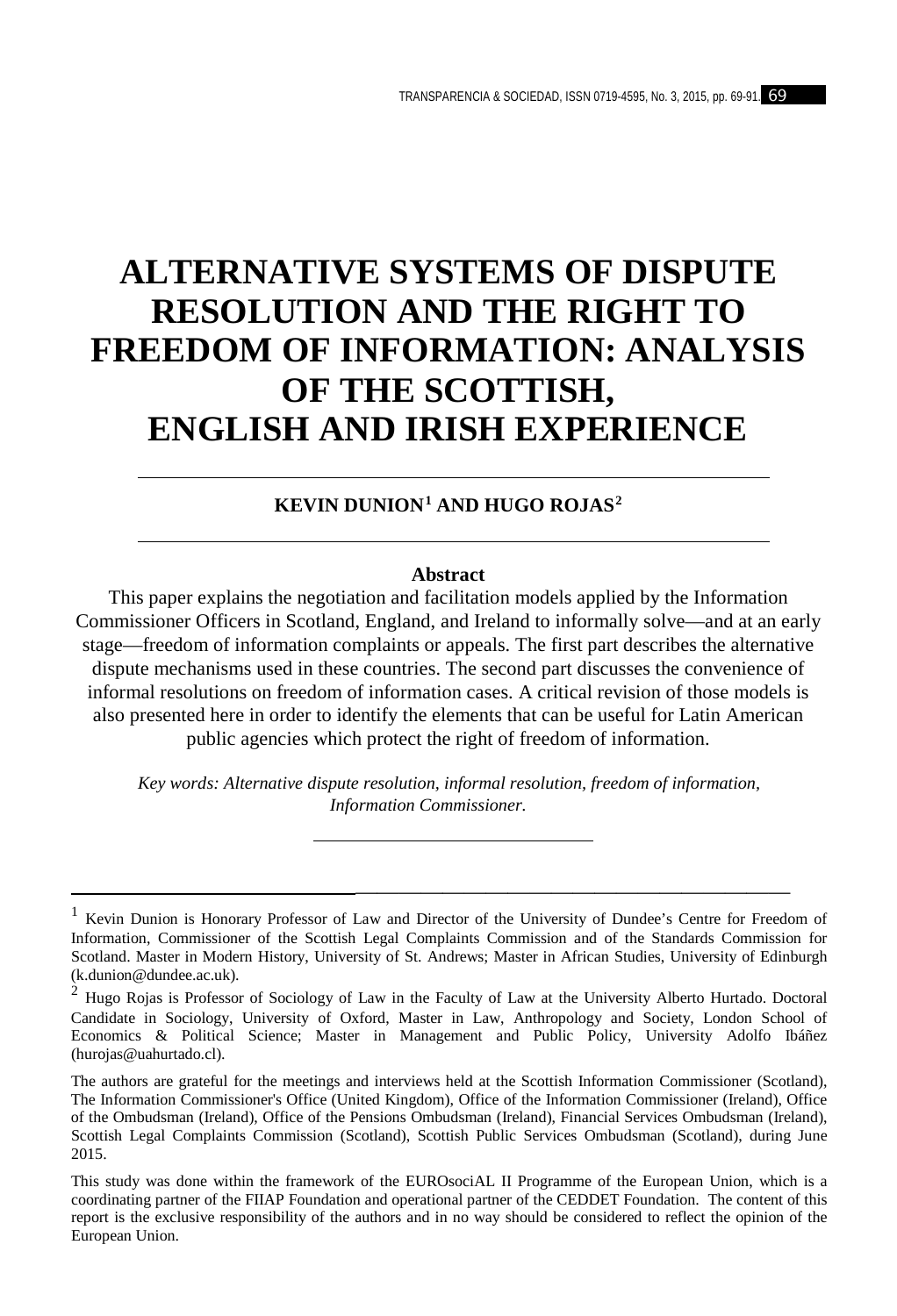## **INTRODUCTION**

This paper explains the models of negotiation and facilitation, which are used by the Information Commissioners in Scotland, England and Ireland to informally resolve freedom of information complaints and appeals at an early stage. A legal system should do more than just recognise the right to freedom of information. In order for the relevant laws to be effective, it is imperative that any appeals against public agencies that do not supply the information requested by the applicant are resolved in a timely manner. If the public agency responsible for resolving freedom of information appeals promotes an overly formalist culture, focused mainly on public law, the review and case analysis of the disputes could take longer than is reasonable. In addition to impairing the effectiveness of the law, delays in resolving the cases lead to public dissatisfaction with freedom of information procedures, and a lower level of confidence in the authorities and civil servants responsible for them.

As a consequence, several countries have explored alternative mechanisms to the formal decision notice that the competent entity would normally be required to issue to deal with the claims and appeals on freedom of information. We understand by the term "alternative dispute resolution", all the mechanisms which are voluntarily employed by the parties with the aim of reaching an agreement to settle a dispute. By using such methods the institution responsible for resolving the conflict can often avoid having to issue a

decision notice. Depending on the level of formality, it is possible to distinguish several different alternative systems, such as direct negotiation between the parties, facilitation, mediation, conciliation, arbitration, restorative justice, etc. The main advantages of resolving the conflicts by "informal resolutions" (hereafter IR) are as follows: 1) reduction in the time taken to process the cases; 2) less congestion of accumulated cases to be resolved in the competent entity; 3) greater satisfaction levels of the parties;

4) greater flexibility to explore possible solutions to the dispute; 5) confidentiality of the negotiations; 6) lower costs for the public. The search for, and application of, alternative mechanisms to legal and administrative decisions has further advantages for public policy and finances, as it reduces the costs of processing the cases. Therefore, the institution responsible for hearing the claims and appeals can make better use of the public funds it receives. The main disadvantage of the IR's, which involve the use of alternative dispute resolution methods, is the lack of public awareness of outcomes, and ultimately, the impossibility of using the agreements reached as precedents. (Rojas, 2011).

In part one the text gives a description of the alternative systems of dispute resolution for freedom of information claims and appeals in Scotland *(Sect. I)*, England *(Sect. II)* and Ireland *(Sect. III).* The second part presents a series of discussions about the provenance and suitability of the IR's concerning freedom of information. In addition, we undertake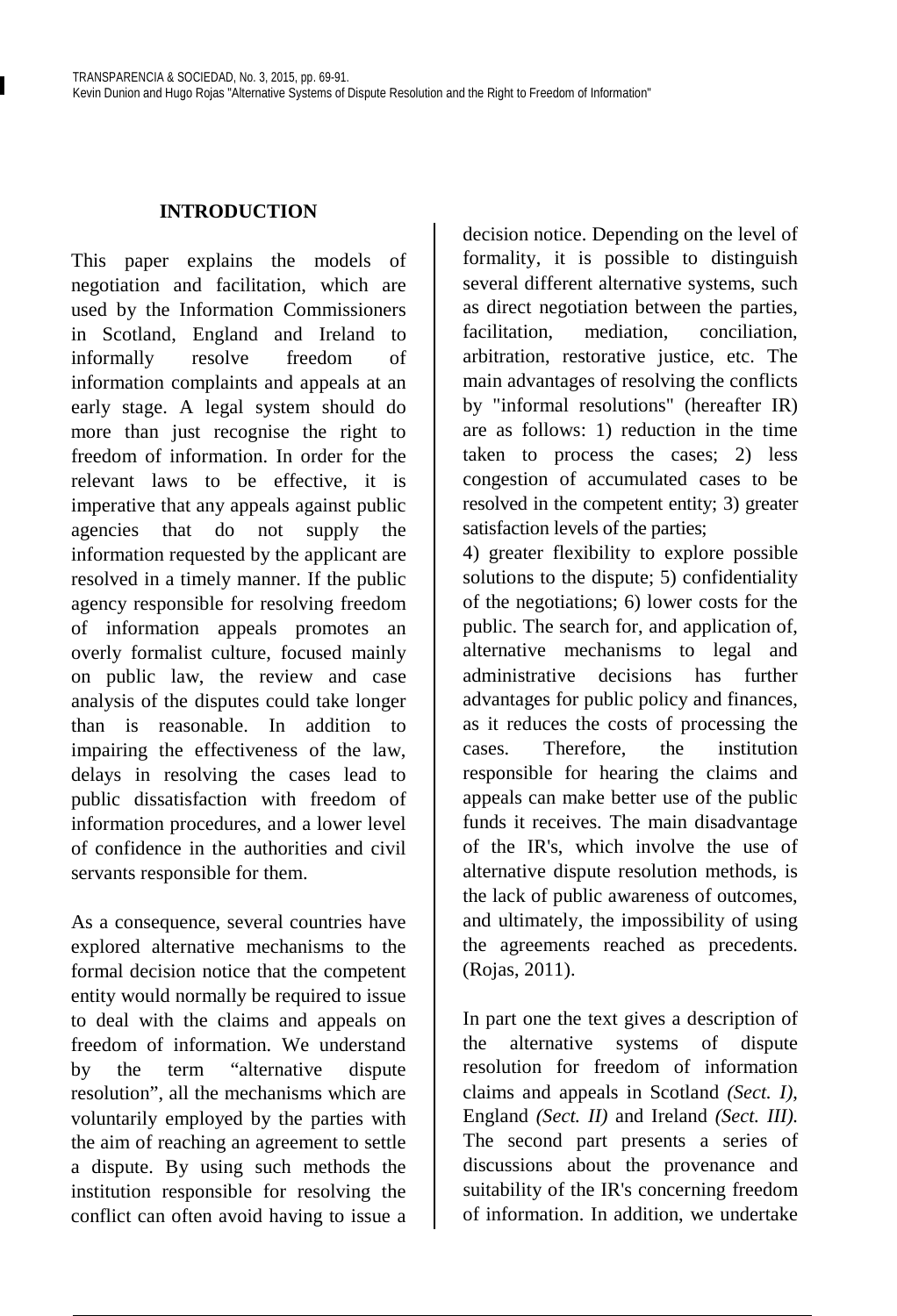a critical analysis of these models, with the aim of identifying those elements that might be of use to the public agencies responsible for guaranteeing the right to freedom of information in Latin America<sup>[3](#page-2-0)</sup>.

## **PART ONE: DESCRIPTIVE ANALYSIS**

## **I. SCOTLAND**

The public agency charged with resolving freedom of information appeals in Scotland is the Scottish Information Commissioner (SIC). In the period 2013-14, the SIC received 578 appeals, 185 of which were declared inadmissible. In terms of the contested authority, 41% of the appeals were presented against local authorities, 25% against central government, 11% related to other public authorities, 9% against the National Health Service (NHS), and the remaining cases were against other public agencies (SIC, 2014).

## **a) Procedure**

———

Once the appeal has been made, a validation officer assesses whether it is admissible. If the appeal does not comply with the legal requirements for validity, it

 —— ———————————————

is declared inadmissible within 30 days. Admissible appeals are reviewed by three senior officials of the SIC, who categorise them on a scale of 1 to 3, according to their degree of complexity and public importance. The commissioner only participates in the discussions on the most complex cases, whilst the decisions on cases classified as 1 and 2 are reviewed by the heads of the respective sections. The SIC must issue a decision notice for valid appeals, or if possible come to an agreed settlement. The case is assigned to a case officer, who must carry out all the necessary steps to resolve the case within a reasonable time frame. If the case officer considers that it is possible to reach an agreement, then they intervene as a facilitator. The possibility of settling the appeal through alternative mechanisms is explicitly recognised in Section 49 (3b and 4) of the *Freedom of Information (Scotland) Act,* passed in 2002 and in force since 2005 (SIC, 2014).

The appellant may withdraw their appeal once all the requested information has been provided. They may also withdraw if they are partially satisfied with the information received. It may also occur even if no information is provided to the appellant, but the reasons why the appeal is not likely to be upheld are accepted. On other occasions the case officers of the SIC offer advice so that the claimant can understand the best course of action to take to satisfy their interest, as the obtaining of public information may not be the most relevant course. They can even advise them on how to complete the freedom of information requests more

<span id="page-2-0"></span><sup>3</sup> A first draft of this document was discussed on 19 June 2015, in Edinburgh, with Rafael Dal-Rosso (Brazil), Gabriel Delpiazzo (Uruguay), Marcelo Drago (Chile), Mariana Gatti (Uruguay), Jorge Jaraquemada (Chile), Doris Madrid (Honduras), Paola Oliva (Chile), Fernanda Pereira Mendes (Brazil) and Yago Piedra (Spain).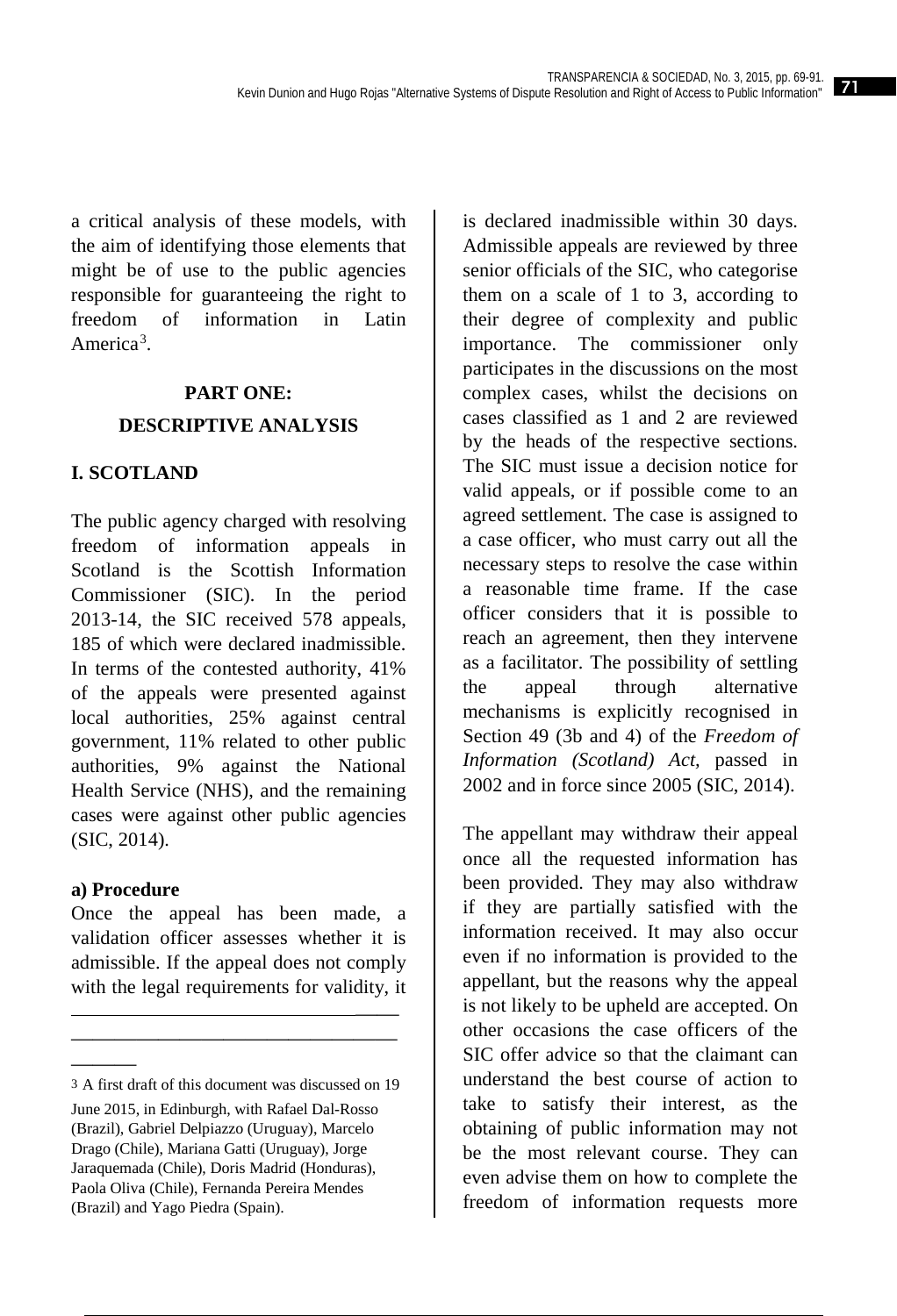appropriately the next time they make a request.

It is permissible for the appellant and the entity to negotiate directly. However, in the majority of cases, the SIC will facilitate an agreement between the parties. The advantage of direct negotiation between the parties is that information is delivered more rapidly. In addition, it increases confidence and reduces the institution's costs, since it prevents any procedures involving the appellate body. The risk in a negotiation between the parties, is that the contested entity will determine what information will be provided to the appellant. There is also the risk that the SIC will not be able to make use of the precedent in future cases, even if disclosure occurs.

Both the SIC and the appellant or the contested authority can request to seek an alternative solution. The facilitation is always informal, with communication usually made by telephone or email. When the parties accept the possibility of looking for an alternative resolution to the conflict, they must give their written consent. If an agreement is reached by this route, generally the parties consider that the agreement is preferable to a decision notice. This is due to the fact that the parties have greater control of the terms of the agreement. Often, the case officer relays informally and impartially what could be the content of a decision notice, based on his experience and knowledge of the legal position. The case officer must inform the parties that they can desist from attempting to reach agreement and opt for the issue of a decision notice at any time. The parties must confirm that they are satisfied with the result proposed by the SIC, which is an important point as regards the official statistics. One of the advantages of an agreement between the parties is there is no formal notice of the outcome, as the SIC website carries no mention of the case nor any record concerning the parties.. This provides an incentive for the public body, because it avoids being seen by public opinion as an entity that has refused a freedom of information request.

If it is not possible to reach an agreement, the case officer will draw up a draft decision notice, which is then reviewed by the line managers according to the level of complexity of the case. If the case is classified as category 1, the Deputy Head of Enforcement will review and sign off the decision; if the case is classified as category 2, the Head of Enforcement will review and sign it off, and if it is category 3, the Commissioner will handle it.

## **b) Previous Statistics**

In the Financial Year 2013-14, 628 appeals were settled. 191 of these were closed within the first days of processing for various reasons, for example, for noncompliance with the admissibility requirements. 118 appeals were closed during the investigation stage (56 because the appellant desisted and 61 by agreement of the parties), and in 319 cases, a decision notice was issued. Of these decisions, 123 were in favour of the appellant. On 107 occasions the public agency was found to be in the right, and in the 89 remaining cases the decision partly accepted the claims of both the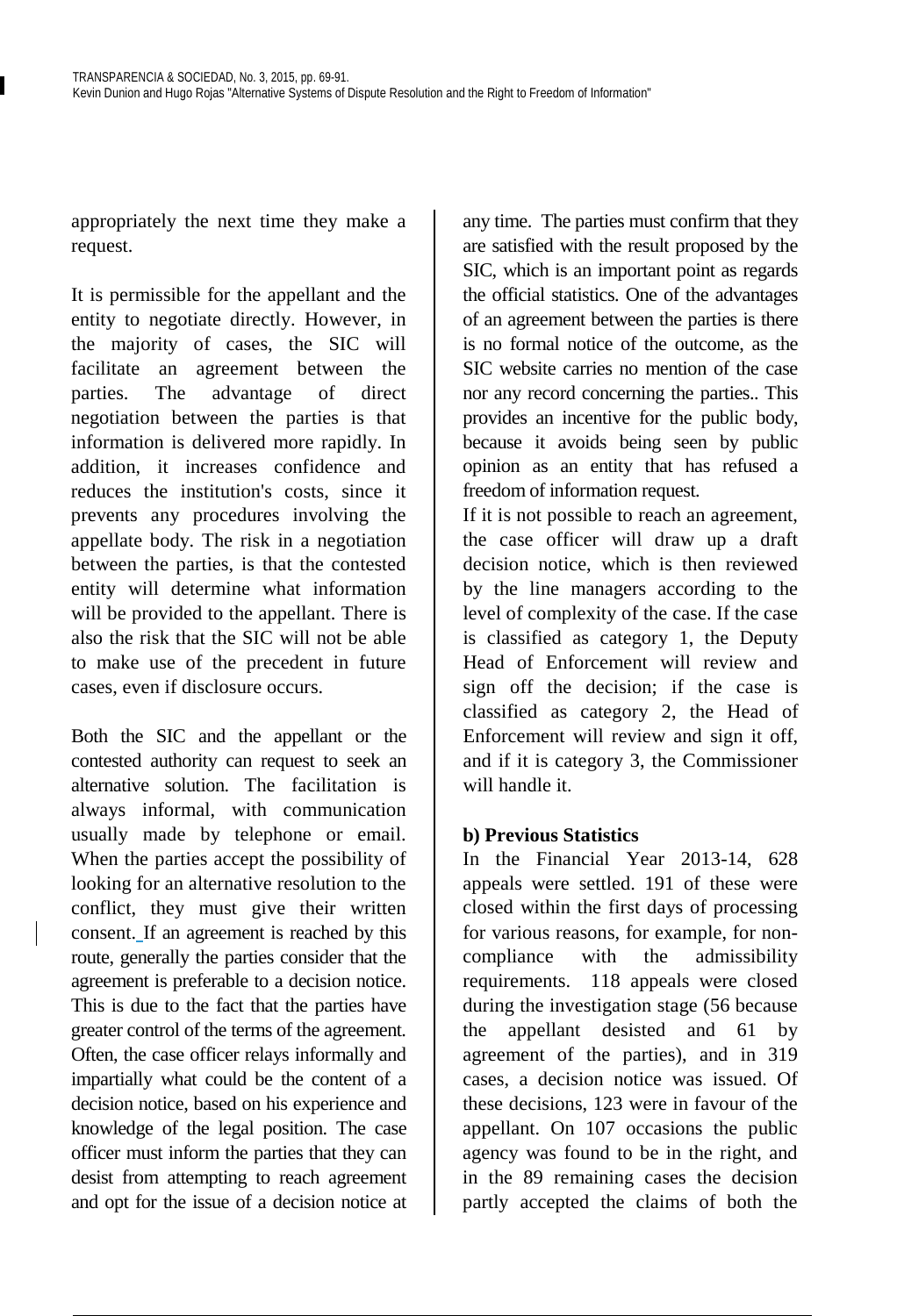appellant and public body.

## **c) Performance Indicators**

The SIC target is for 75% of appeals to be resolved within four months from the filing of the appeal, and 95% of the appeals must be closed within twelve months. In the period 2013-14, the average duration of cases was 3.9 months. Of the 628 appeals that were resolved that year, 470 were processed within a period of four months (84%) and 158 in more than four months (16%). In only two cases was the indicator of twelve months exceeded, due to the complexity of the issues concerned.

#### **d) Case Officers**

22 officers operate in the SIC, twelve of whom concentrate solely on the resolution of freedom of information appeals: a validation officer, eight investigators, two Deputy Heads of Enforcement and one Head of Enforcement. The officers belong to various professions and only about 10% of the team is made up of lawyers. Therefore, they benefit from the knowledge and experience gained from various disciplines in the processing of claims. The SIC considers that the competencies of the people they contract are more relevant than their professions. They must have the skills to quickly analyse complex information. They must also have the ability to write reports to a high standard of quality. Their communication skills must be strong. In addition, they must possess an ability for negotiation and persuasion.

As regards the distribution of cases, it should be noted that the SIC investigators do not specialise in particular areas. Each staff member has enough experience to handle the processing of any of the appeals put before them. It is more a question of balancing the workload between the investigators so that they receive cases involving all three categories. Efforts are also made to assign them a variety of case types, thereby preventing the work from becoming routine and repetitive.

## **II. ENGLAND**

The Information Commissioner's Office (ICO) of the United Kingdom is empowered to resolve disputes between public agencies and the public regarding freedom of information and data protection. The independence of the ICO is enshrined in legislation. The Commissioner is appointed by the HM The Queen for a period of five years and is accountable to Parliament. Since 2001, the mission of the ICO has been to defend the right to freedom of information in questions of public interest, promote transparency in public agencies and protect the privacy of its citizens' personal data. The most important of these areas in terms of workload relates to data protection. The ICO has a total staff of 450 employees, of whom 10% work exclusively on freedom of information cases.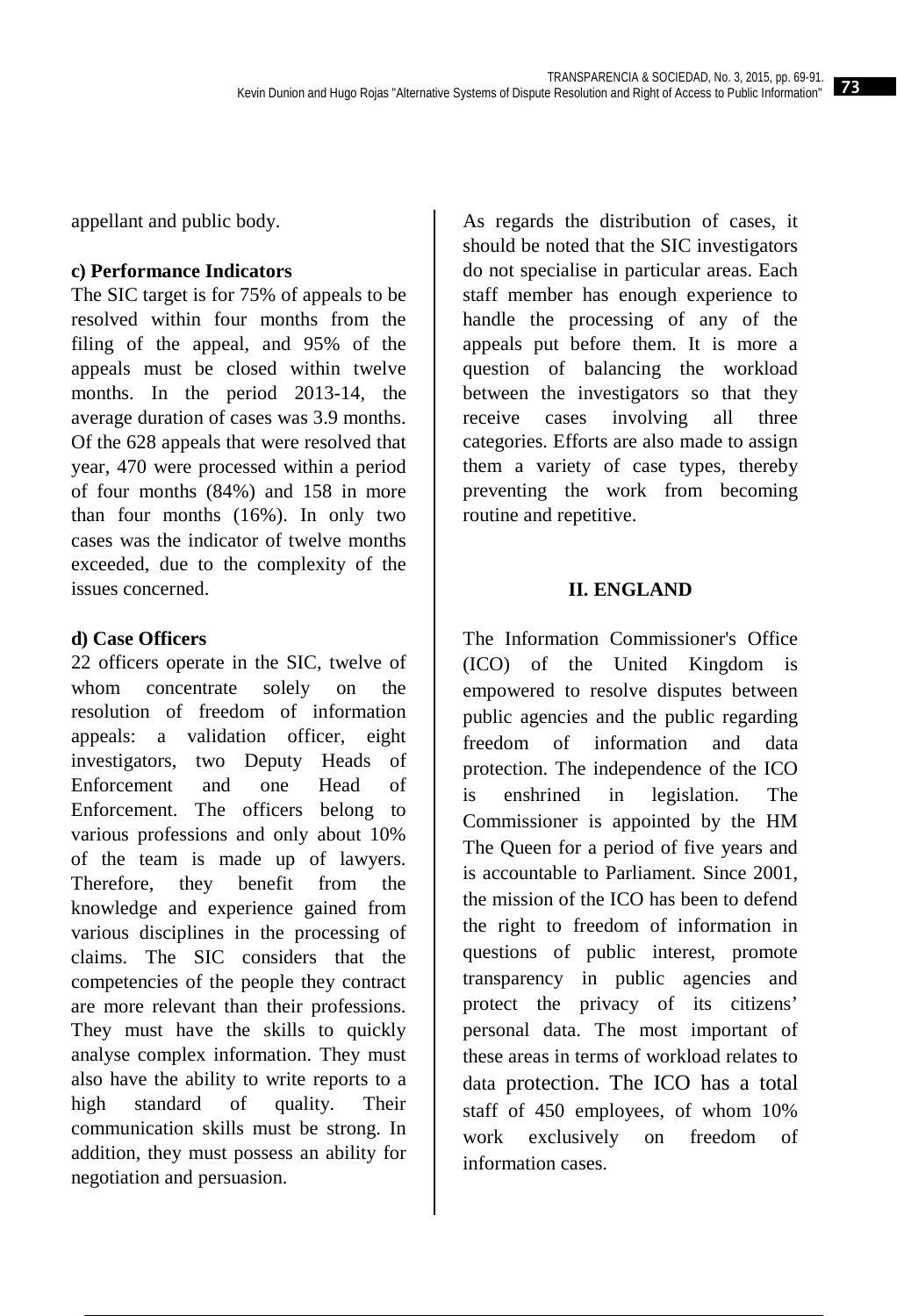## **a) Legislation[4](#page-5-0)**

The regulations that govern freedom of information and data protection have been established in six pieces of legislation:

*1. Data Protection Act.* In 1984, the first Data Protection Act was passed; however, currently the 1998 act prevails. This law establishes how an individual's private information should be stored and processed, including how it is obtained, protected, used and distributed.

*2. Freedom of Information Act.* Passed in 2000, it regulates the disclosure of information in the hands of public authorities or the entities that provide services to them.

*3. Environmental Information Regulations.* The Environmental Information Act was passed in 2004 and was enacted with the aim of implementing the directives of the European Union concerning freedom of information on environmental matters.

*4. Privacy and Electronic Communication Regulations.* This act has come to complement the Data Protection Act 1998, guaranteeing the public greater protection of its privacy in electronic communications.

## *5. INSPIRE Regulations.* This act, ——

———————————————

approved in 2009, incorporated into UK law the 2007 European Directive (INSPIRE Directive 2007/2/EC), that acknowledges the right to "discover and visualise spatial data sets" (for example, data maps). This has enhanced the regulation of the use of large databases.

*6. Data Regulation and Investigatory Powers Act 2014 (DRIPA).* Passed in 2014, the Act regulates the retention of relevant data by telecommunications service providers and establishes the investigatory powers granted to the authorities charged with enforcing the law.

## **b) Main Activities regarding Freedom of Information**

As the ICO must promote and enforce the right to freedom of information, it achieves this through four main activities: 1) instilling best practice in public agencies; 2) analysing the claims of citizens if they do not obtain the requested information; 3) advising individuals and public agencies, and 4) taking appropriate action to ensure that freedom of information law is effective.

The Freedom of Information Act (FOIA, 2000), grants public access to information that is recorded in the public institutions of the United Kingdom, except for Scottish authorities. The FOIA allows the proactive and reactive disclosure of state information, and regulates the filing of appeals before the ICO and against the institutions that do not supply requested information. The applicant, has the right to request information that is retained in

<span id="page-5-0"></span><sup>———</sup> 4 For an exhaustive analysis of United Kingdom

legislation, see the work of Birkinshaw, P. (2010), Freedom of Information the Law, the Practice and the Ideal. Cambridge University Press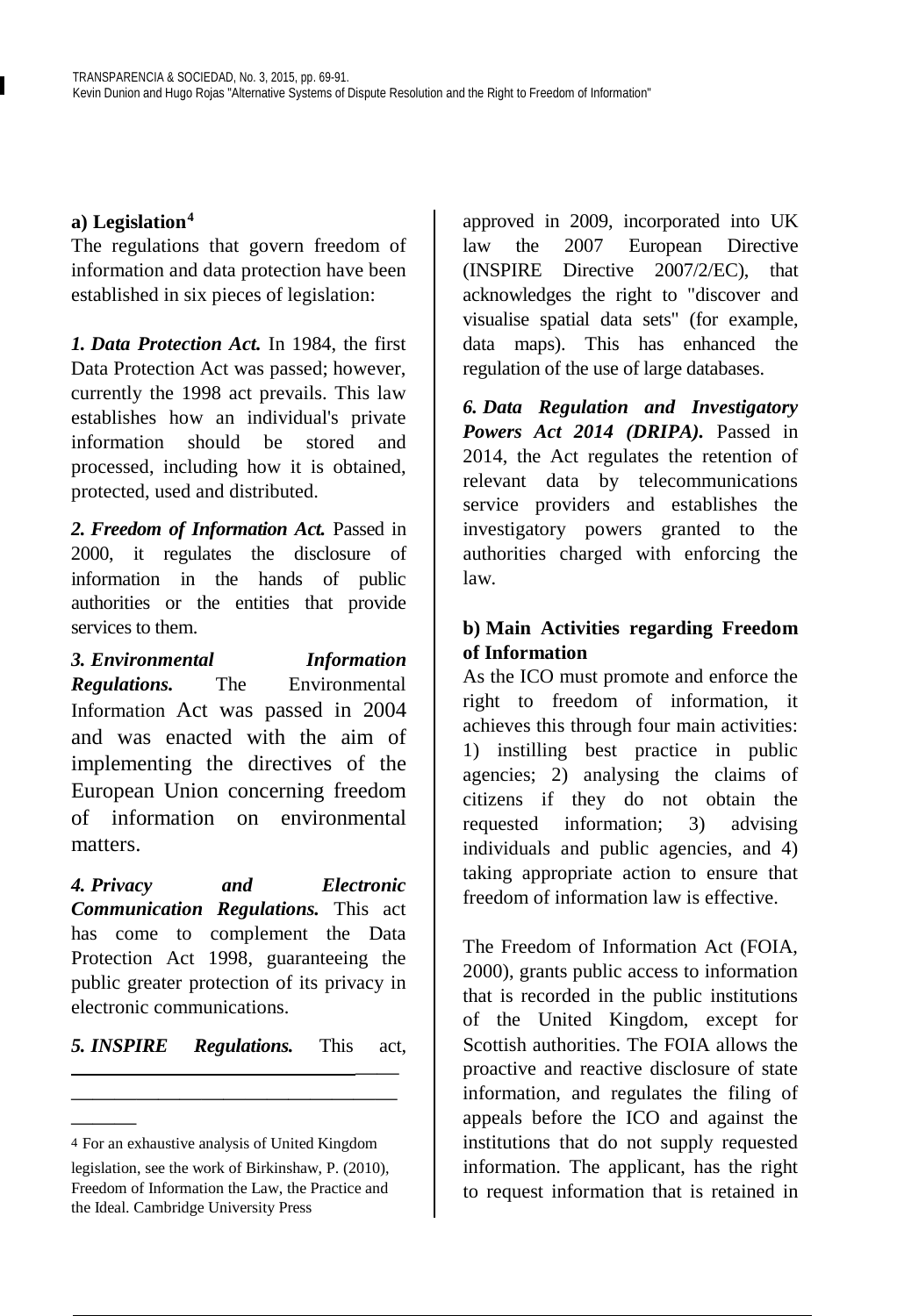any format by the public body, regardless of the date on which it was generated. The FOIA requires that public authorities take a proactive role in the publication of information on their websites (active transparency), and also permits anybody to request information of a public nature, in which case the public body must determine if it has a duty to provide the requested information, or not, within 20 working days (extendable for another 20 days if necessary). A freedom of information request can be refused if it results in a substantial cost for the institution, the request is repetitive and vexatious, or for reasons of secrecy, as occurs in matters of defence and national security, international relations, formulation of public policy, confidential information, criminal records, health, etc. (Ganotis, 2015).

The body, to which the request for information is directed, has a duty to carry out a public interest test, if certain exemptions are claimed. As a general rule, the information must be disclosed, unless a greater public interest in nondisclosure exists. If the public agency considers that it does not have a duty to provide the information, it then must send notice to the applicant refusing their request, in which case it must mention in writing the basis of its decision. If the applicant is not satisfied with the reply from the body, they can request a review or a reconsideration of the decision by the same public agency. The internal review procedure is not set out in law, but it has been recommended as best practice. This simple measure enables other officials of

the public agencies to review requests which have been denied or have not received a reply, decreasing the possibility that the dispute ends at the ICO. However, if the internal review is not successful then the applicant can appeal (Ganotis, 2015).

## **c) Case Officers**

To fulfil its mission, the Commissioner relies principally on the Management Board and case officers. At the ICO's head office, 35 officers work exclusively on the review and resolution of claims against public agencies that have infringed the right to freedom of information. The workload in 2014 was around five thousand claims filed. Half of these claims were declared inadmissible, a quarter were resolved through IR's and the remaining quarter were resolved through a decision notice.

Once the claims arrive at the ICO, they are channelled to the Performance Improvement Department. This unit employs six best practice teams, each one is made up of fifteen officials (ten of whom analyse data protection cases, while the five remaining teams concentrate on freedom of information cases. The assignment of cases depends on various factors. Firstly, the cases are distributed between the teams according to the contested body (for example, one team takes charge of local authorities, while another is responsible for certain central government ministries). The main benefit of this system of distribution lies in the bonds of trust that develop between the case officers of one particular team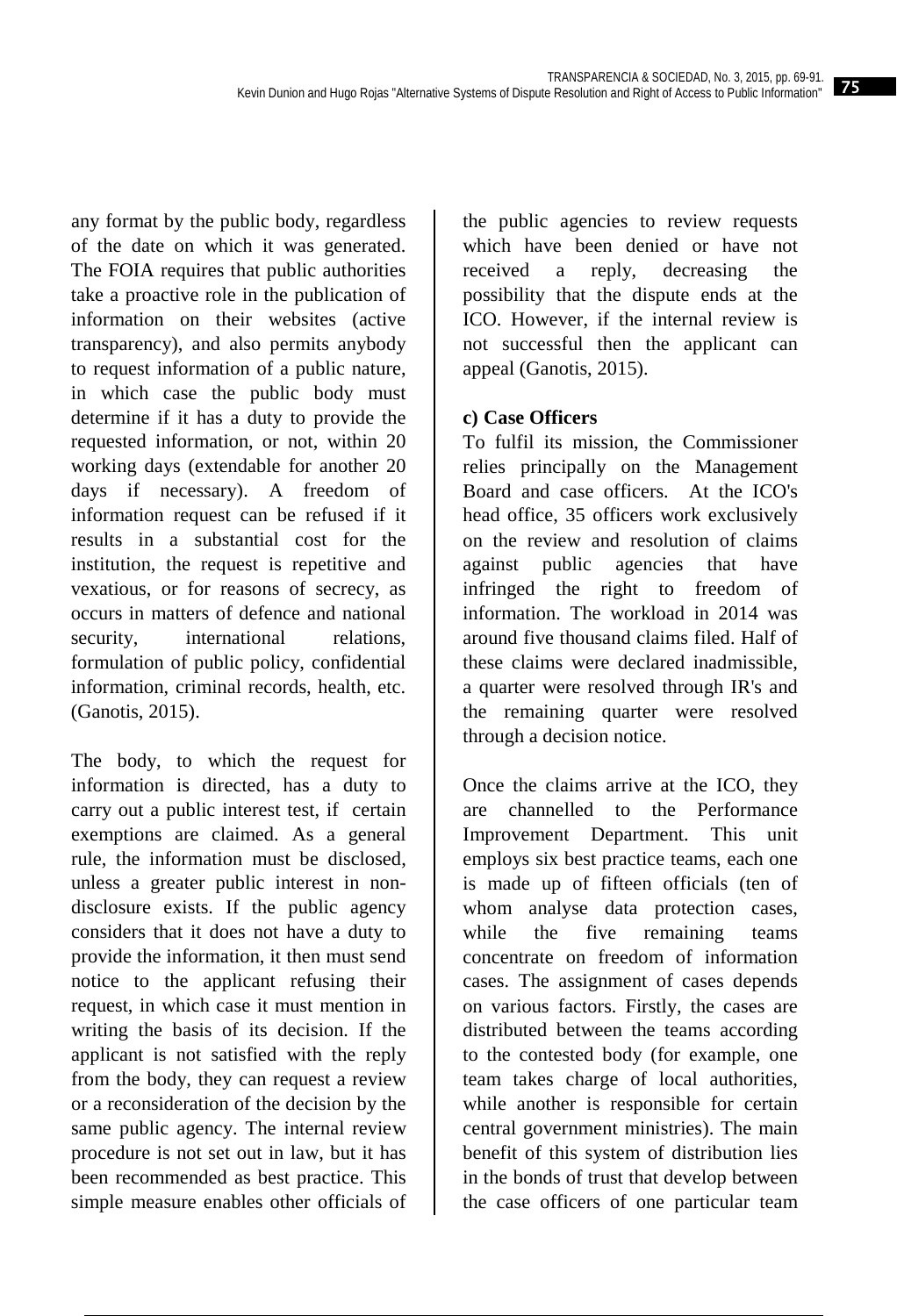and their contacts in the public agencies. Secondly, the assignment of the cases within each team depends on their level of complexity: because of their experience and mastery of an area, the senior case officers are usually given responsibility for handling the most complex cases. As a general rule the sign off is delegated: decisions are signed off by a coordinator of the respective team, although the highest profile or most complex cases are signed off by the main directors, and in exceptional situations, by the Commissioner.

The selection process for officers in charge of freedom of information cases in the ICO is competitive and based on personal and academic merits. The institution looks beyond the particular profession of a candidate and looks for a profile based on the following criteria: officers interested in public affairs, committed to transparency and the right to freedom of information, who possess a range of intellectual skills and competencies to analyse relevant information, question work practices and innovate in the search for solutions. It is important that the ICO hires officers who can think for themselves and have enough self-confidence to take independent decisions.

## **d) Informal Resolution**

IR is understood as actions taken by a case officer, at any point in a freedom of information case investigation, with the aim of finding an alternative solution to a formal decision. Such actions, in general, normally consist in making telephone

calls, and sending emails, letters, and documents. The attempt to find an IR creates closer links between the parties, with the positive external result that IR's establish reciprocal relations of cooperation between the ICO and the public agencies.

The first step for the case officer is to send a note to the other parties signalling that the ICO's preference is to reach an IR, for which it requests their consent. Although the law does not expressly make any mention of IR's, in practice it is a mechanism commonly used by the ICO to reach an agreement and close cases at an early stage. In fact, the law states that once a claim is declared admissible, it must be resolved. For this reason, a consent form must be signed in which both parties express their willingness to find an IR. If an agreement is reached, the IR leads to a negotiation between the case officer and the claimant, so that the latter withdraws their claim. For example, the case officer may explain to them that most probably the requested information will not be supplied for reasons of confidentiality which prevent its disclosure. The case officer can intervene as a facilitator and advisor between the parties during the dialogue but they must maintain the secrecy of the informal conversations. A technique used by the case officers is to inform the parties about the precedents and law concerning the case in hand.

The IR does not occur when: 1) no review process has taken place in the contested public agency; 2) when the filed claim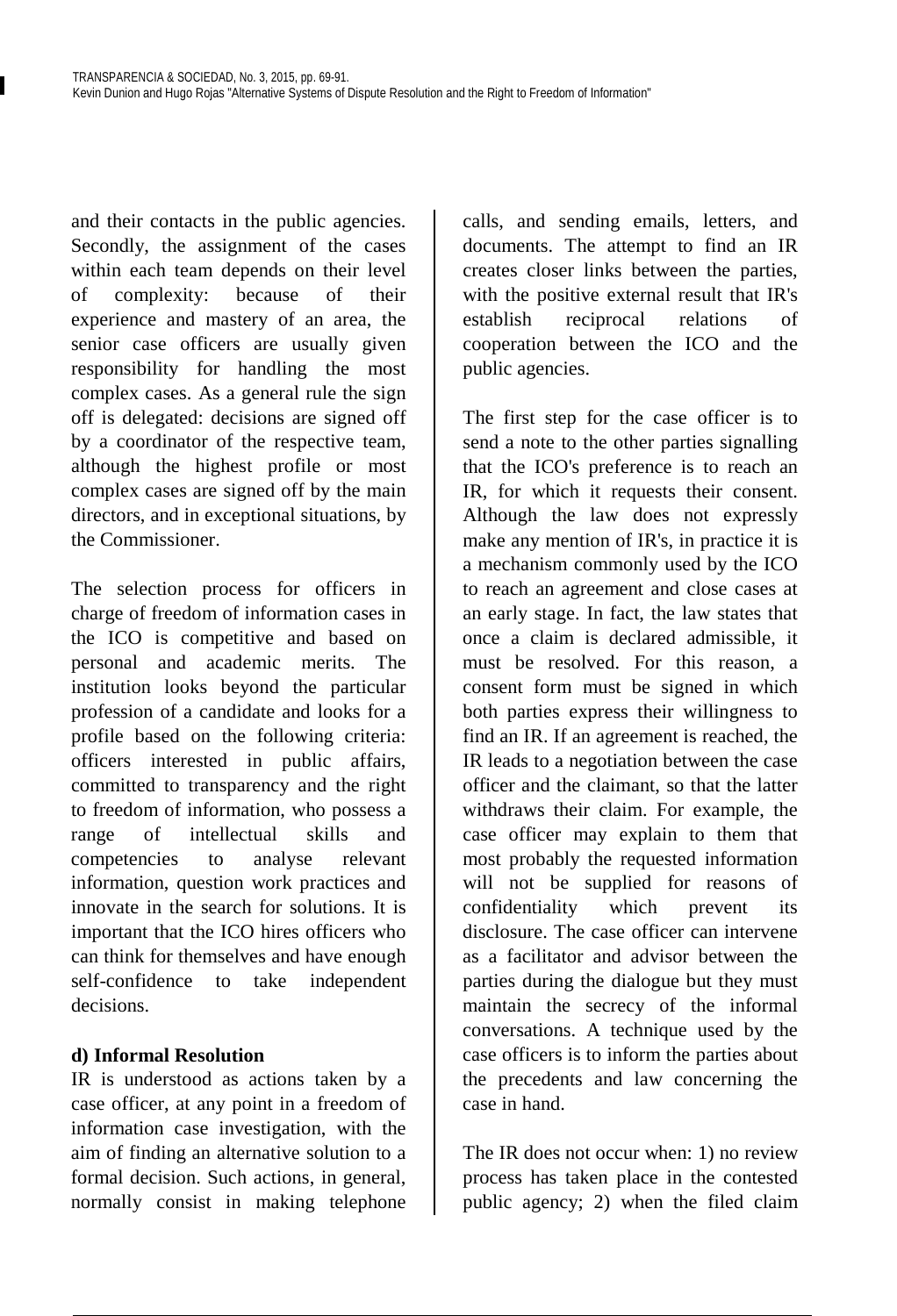does not meet the criteria to be admissible; 3) the requests are frivolous and repetitive; 4) the claimant discontinues their appeal; 5) the public authority decides to disclose the requested information; 6) the parties do not grant consent to the attempt to find an alternative solution or IR; 7) doubts exist on what the ICO's decision might be to resolve the matter. If the parties do not reach an agreement or if it is not viable, the case officer who has been dealing with the claim is charged with issuing the formal decision. The language used in the decision must be clearly written so that it is readily understood by any member of the public. The nature of the dispute, as it remains, must be clearly described, since through the IR it may have been possible to bring the positions of the parties closer together and even provide part of the requested information to the applicant.

If an IR is reached, the ICO does not disclose details of the complaints. Consequently, the applicant is satisfied by the request being dealt with in a shorter time period and the public body avoids a mention in the case register which is published on the website. The criticism that could be made about this method of proceeding is that the IR prevents a precedent being created on the matter, as the ICO cannot use a specific IR to resolve similar disputes.

## **e) Performance Indicators**

<span id="page-8-0"></span>Although the law does not set a maximum time limit in which the claims presented to the ICO must be resolved, the following performance indicators have

been fixed: all inadmissible appeals must be determined as such within 30 days; 90% of cases must be resolved within six months: 100% of cases must be resolved within a year from the date on which the claim was filed. These indicators have been achieved in the last four years.

#### **III. IRELAND**

IR has been used by the Office of the Information Commissioner (OIC) of Ireland since 1998. The OIC is an autonomous public agency, whose regulations were reformed by the passing of a new Freedom of Information Act 2014. According to Section 45(6) of this law, the procedures must be informal but consistent with the functions that have been entrusted to the OIC. Therefore, the legislation offers a flexible and informal space to find an agreement between the parties from the point when the claim is declared admissible up until the issue of a decision notice. The OIC has the necessary discretion to suspend the investigation whilst an informal solution is sought. If no agreement is reached, the decision of the OIC has mandatory force, although it can be appealed in the High Court. The OIC does not possess a litigation team, and so it must contract external lawyers to defend its decisions<sup>[5](#page-8-0)</sup>.

#### **a) Previous Statistics**

———

 —— ———————————————

<sup>5</sup> To contract external lawyers to litigate at the High Court is expensive for the OIC, so they have an additional cost incentive to seek an agreement.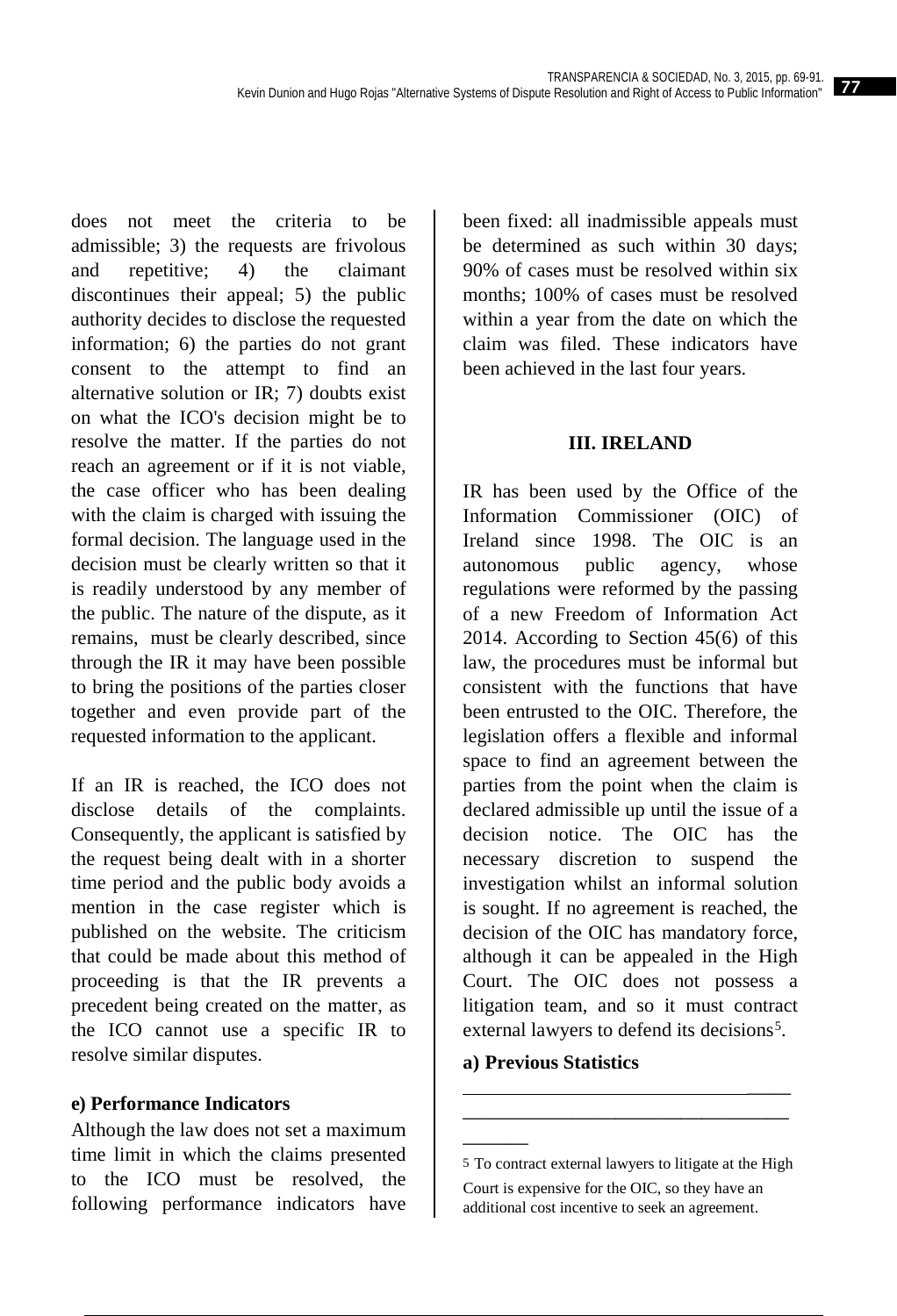In the previous financial year, 355 claims were filed with the IOC, of which 252 were declared admissible (70.9%). In 22% of the admissible cases an agreement was reached, to which should be added the 13% of cases which were abandoned by the claimant or they withdrew their claim. Therefore, 35% of the admissible cases were concluded informally. In cases where the negotiation was only partly successful, they are not considered as an IR because the OIC has to issue a decision notice concerning the points where no agreement was reached. All cases must be resolved within four months from the time the claim was filed.

## **b) Work Teams**

Three work teams have been created in the OIC that are involved in the processing of cases:

*1. Support Unit:* team responsible for examining whether the claims are admissible. Once the claim has been declared admissible, a senior officer determines if it should be passed on to the Assessment Unit - to try and reach an agreement between the parties - or the Investigation Unit - to draw up a decision notice.

*2. Assessment Unit:* team responsible for reviewing the documentation, identifying the points of the dispute between the parties, and encouraging them to come to an early agreement.

<span id="page-9-0"></span>If an agreement is not possible, the case officer must either prepare a draft decision notice, or the case is reassigned to a specialist investigator.

*3. Investigator Team:* team responsible for preparing decisions for the most complex or voluminous cases.

## **c) Selection Criteria for Cases where Agreement is Sought.**

According to Lyons (2015), the OIC has set the following criteria for selecting the cases to be analysed by the Assessment Unit, with a view to seeking an agreement between the parties:

1. Existence of precedents: if the question under discussion has previously been the subject of a decision by the OIC, when seeking an agreement between the parties, links to previous decisions on similar issues are sent to the parties<sup>[6](#page-9-0)</sup>.

2. It is possible to identify the misunderstandings or the lack of clarity between the parties. The dispute could be due to an incorrect interpretation of the legislation in force by either the applicant or the contested body. It is preferable that the OIC case officer explains the real meaning of the regulations.

3. The circumstances have changed since the formulation of the information request to the public agency, such that the case officer considers that it is possible to reach an agreement. For example, if, during the process, the public agency was to issue a statement that might be of interest to the applicant, the OIC could decide that the information be supplied to

 —— ———————————————

———

<sup>&</sup>lt;sup>6</sup> Decisions are published on the website http://www.oic.gov.ie/en/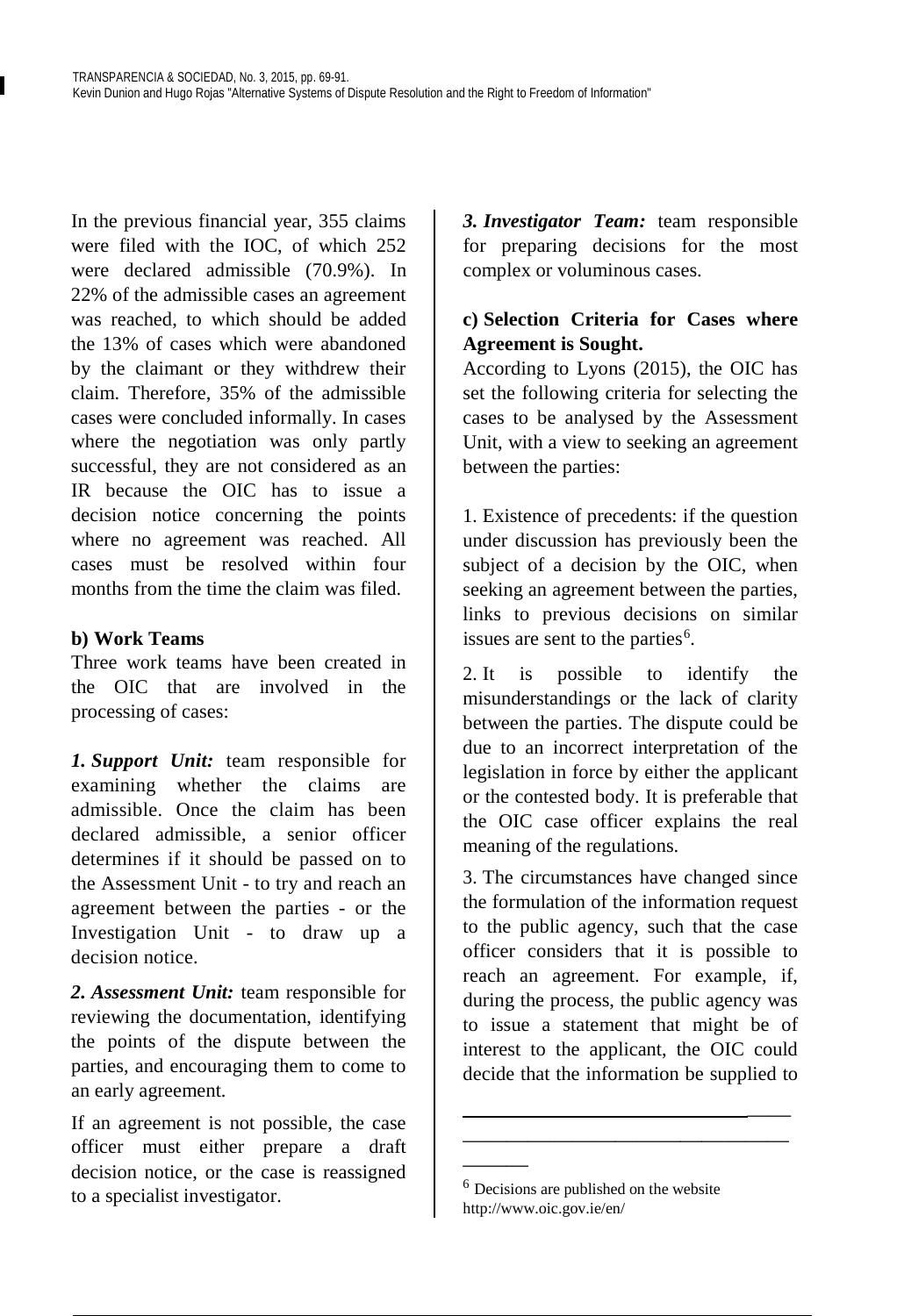them.

4. Any of the parties show an interest in finding an informal solution.

## **d) Investigators**

15 investigators operate in the OIC, many of them recently hired as a result of the legal reform of 2014. As regards its formation, the investigators in the three teams possess a variety of academic qualifications, although several are lawyers and ex-civil servants who served in public agencies. Skills in persuasion, communication and negotiation are fundamental in searching for an IR. These skills are taken into consideration in the selection process, but they are also reinforced through training courses. It is not necessary to be accredited as a mediator or to be a professional negotiator to work in the OIC, but it is desirable to have experience of customer facing activities and dispute resolution. It is also important to have some previous knowledge about freedom of information and business process management (Lyons, 2015).

## **e) Advantages of IR's**

1. Higher satisfaction levels of the parties, once the terms of any compromise have been agreed.

2. Cost and time savings for all parties.

3. If the parties agree, the dispute will not be subject to legal process as the OIC will not issue a decision and, ultimately, it will not be possible to file an appeal before the High Court.

4. The applicant might obtain more

information than they requested.

5. The OIC is entitled to charge the claimant for submitting the appeal. If agreement is reached between the parties, the OIC returns the sum paid by the claimant.

6. The agreement avoids the issue of a decision notice, which may have caused the contested body to be viewed adversely by the public, as an entity that does not respect the right to freedom of information.

7. The agreement also prevents the OIC from establishing or ratifying a precedent, which could be of interest to the contested body.

## **f) Procedure**

The search for an agreement is informal, and communication with the parties is by telephone and email. It is not necessary to organise formal meetings. It is neither possible to order the public agency to supply the information, or to ask the applicant to desist in his application. The scope of the negotiation must be realistic, and therefore cases are not selected where it is obvious that no reasonable agreement can be reached. It is essential to make the correct decision in selecting cases suitable for reaching an agreement, in order not to waste the OIC's resources. In other words, cases should not be selected where it is foreseeable that an agreement will not be reached (Lyons, 2015). The OIC is authorised to suspend the case while informal conversations between the parties take place in order to support the search for an agreement. Normally the suspension lasts two or three weeks. If an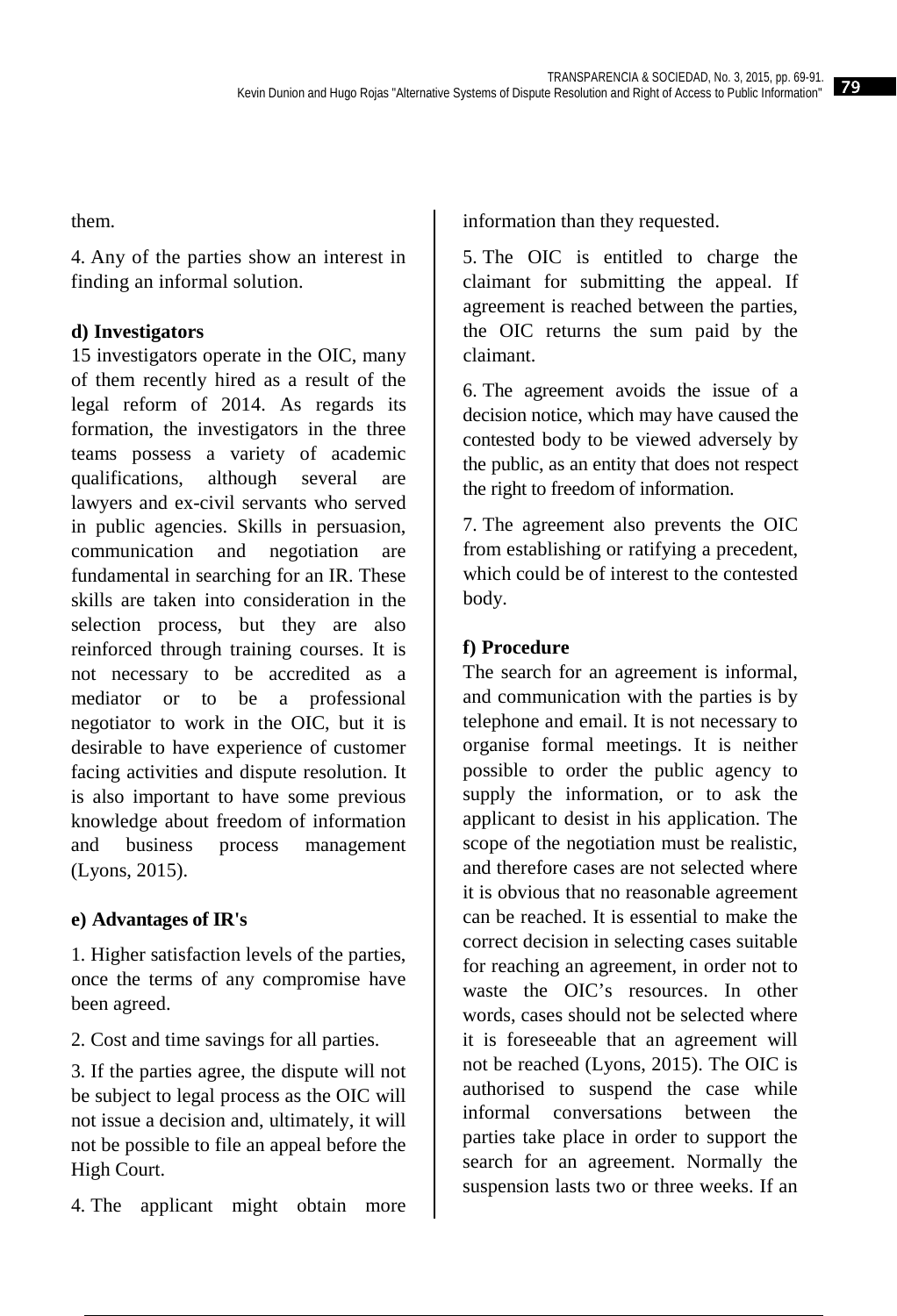agreement is reached, it is necessary to follow up on the main points of the arrangement. If the public agency provides the requested information, the OIC must ask the claimant to withdraw. In the event that they do not, the OIC must close the case.

## **PART TWO DISCUSSION AND CRITICAL ANALYSIS**

#### **a) Legal Foundation of the IR**

The first point to consider when establishing alternative mechanisms to a decision notice in freedom of information cases is whether there is the necessary legal framework to permit the procedure. It is preferable that the legislation on freedom of information states explicitly that the competent body to resolve complaints and appeals is empowered to seek an agreement between the parties. The Scottish Information Commissioner (SIC) can "endeavour to effect a settlement between the applicant and the authority" rather than having to issue a decision.<sup>[7](#page-11-0)</sup> The Office of the Information. Commissioner of Ireland (OIC) has the possibility, at any time, of suspending its judgment while an agreement is sought between the applicant and the authority.<sup>[8](#page-11-1)</sup> The Scottish Public Services

———

<u>—————————————————————</u> ———————————————

Commissioner can take any "action with the aim of resolving the complaint."[9](#page-11-2) The regulation of the Scottish Legal Complaints Commission specifically permits this public agency to act as a mediator in complaints. However, IR can also be conducted without the need for any explicit legal authorisation. For example, the UK *Freedom of Information Act (2000)* does not make any reference to IR's and requires that the Information Commissioner makes a formal decision, unless the complaint is withdrawn. However, as described previously, the ICO feels able seek the consent of the claimant to pursue IR, and if successful in doing so, to bring the case to a close by securing the withdrawal of the complaint. In practice, this happens in most of the public agencies consulted in the course of this investigation, as generally they require that the claimant withdraws their claim or appeal in order to conclude that the IR has been successful.

Where IR is specifically referred to in legislation, it is often recognised as an appropriate or even preferred course of action. However, it should be noted that sometimes the legislators themselves choose to prohibit the search for an IR in certain circumstances. For example, in the Scottish Legal Complaints Commission the parties cannot seek an agreement through a mediation process in a case in

———

 —— ———————————————

<span id="page-11-0"></span><sup>7</sup> *Freedom of Information (Scotland) Act* 2002 s49(4)

<span id="page-11-2"></span><span id="page-11-1"></span><sup>8</sup> *Freedom of Information Act* 2014 s22(7), Ireland

<sup>9</sup> *Scottish Public Services Ombudsman Act* (2002), Section 2 (5).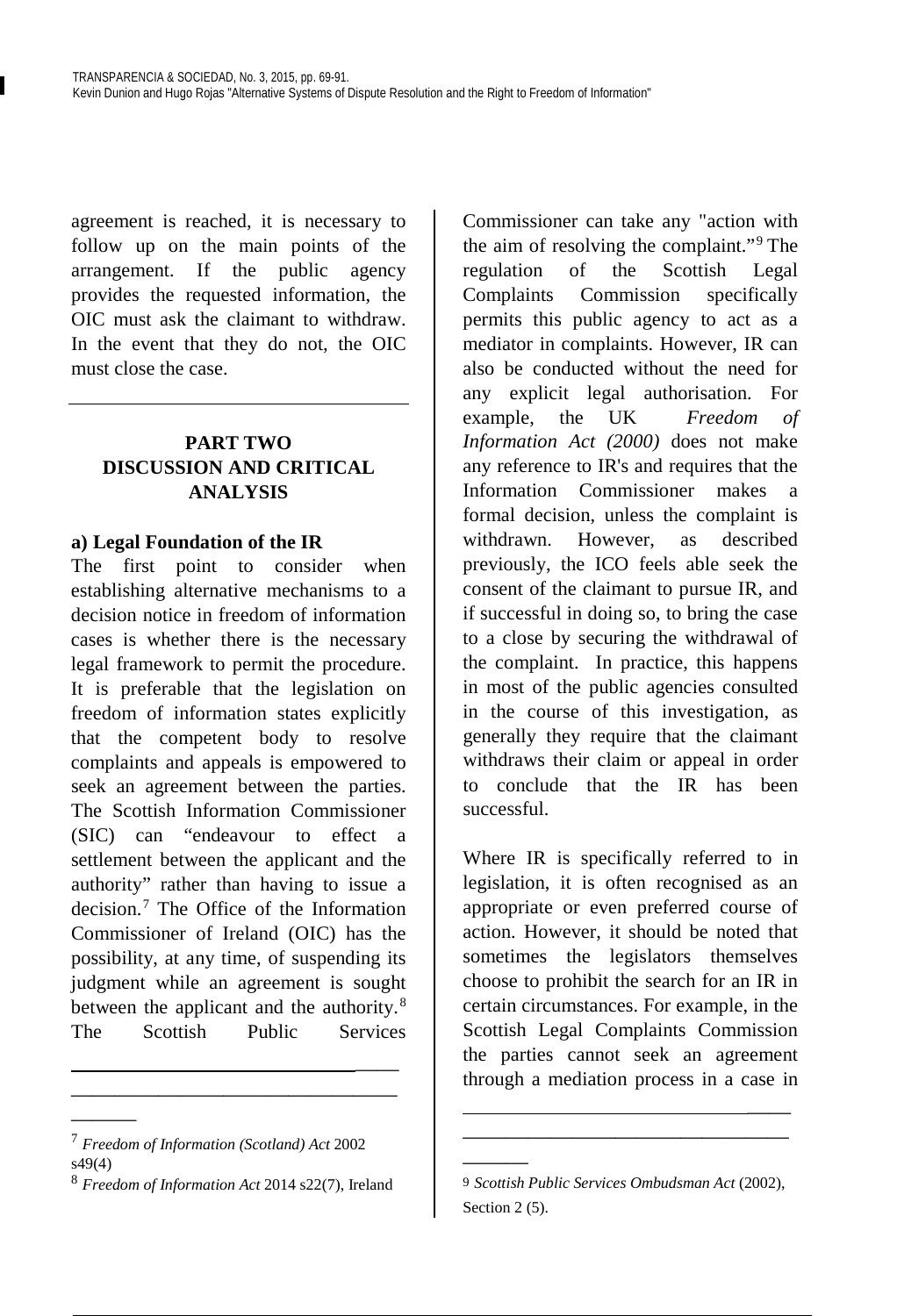which aspects of lawyers' conduct towards their clients (not related to the provision of professional services) are involved.

## **b) IR in the Management of Cases**

There are two key aspects of the selection of cases where an attempt at IR will be made. Firstly, is it realistic that an IR can be reached within a reasonable period after the claim has been filed and declared admissible? If so, the case officer will conduct bilateral negotiations with each of the parties and explore the possibility of bringing their positions and an agreement closer. However, it is also possible to look for an alternative outcome in those cases which have taken longer to process and are to be found in an investigation phase prior to the drawing up of a decision notice. It should not therefore be ruled out that case officers and formal investigators can also facilitate and negotiate late IR's. It is recommended that the investigator first converses with the contested body and afterwards with the applicant or claimant for the negotiations to be successful. As Dunion explains (2015), "even if the attempt to reach a formal agreement fails, or if the claimant does not desist in their claim, there is in any case a benefit for the parties since the discussions permit better management of initial expectations" (p.23).

The initial evaluation of whether or not the search for an IR is suitable is a key factor in the management of cases. However, even where early resolution is not seen as likely, it may be advisable to

have a procedure which does not rule it out at a later stage, as the prospect an informally agreed outcome may only emerge once the case has come under investigation by the case officer. The opposite scenario should also be avoided when it is decided to prolong a search for an IR which is unlikely to succeed. However, once the investigation is in progress, the IR can be attempted at any moment at the suggestion of the investigator in charge or at the behest of one of the parties. This implies that the case officer promotes a negotiated agreement between the parties.

As we have seen, there are occasions when an IR is not suitable for settling a conflict. The effective handling of cases involves the assessment of this situation once the admissibility of a claim is declared. For example, if existing precedents are insufficient, the most appropriate course from a legal and also institutional point of view may be to issue a decision notice that may contribute to a correct interpretation of the current legislation on a particular matter. An IR should also be ruled out in those cases which broach questions of significant public interest. Other circumstances might also lead us to conclude that an early resolution of the case would not be the most appropriate, especially if the search for an IR is going to take longer than to issue a decision notice. For example, the SIC rapidly issues decisions in cases where the authority has simply not responded to the original request for information. Rather that initiate a process of negotiation on the substance of the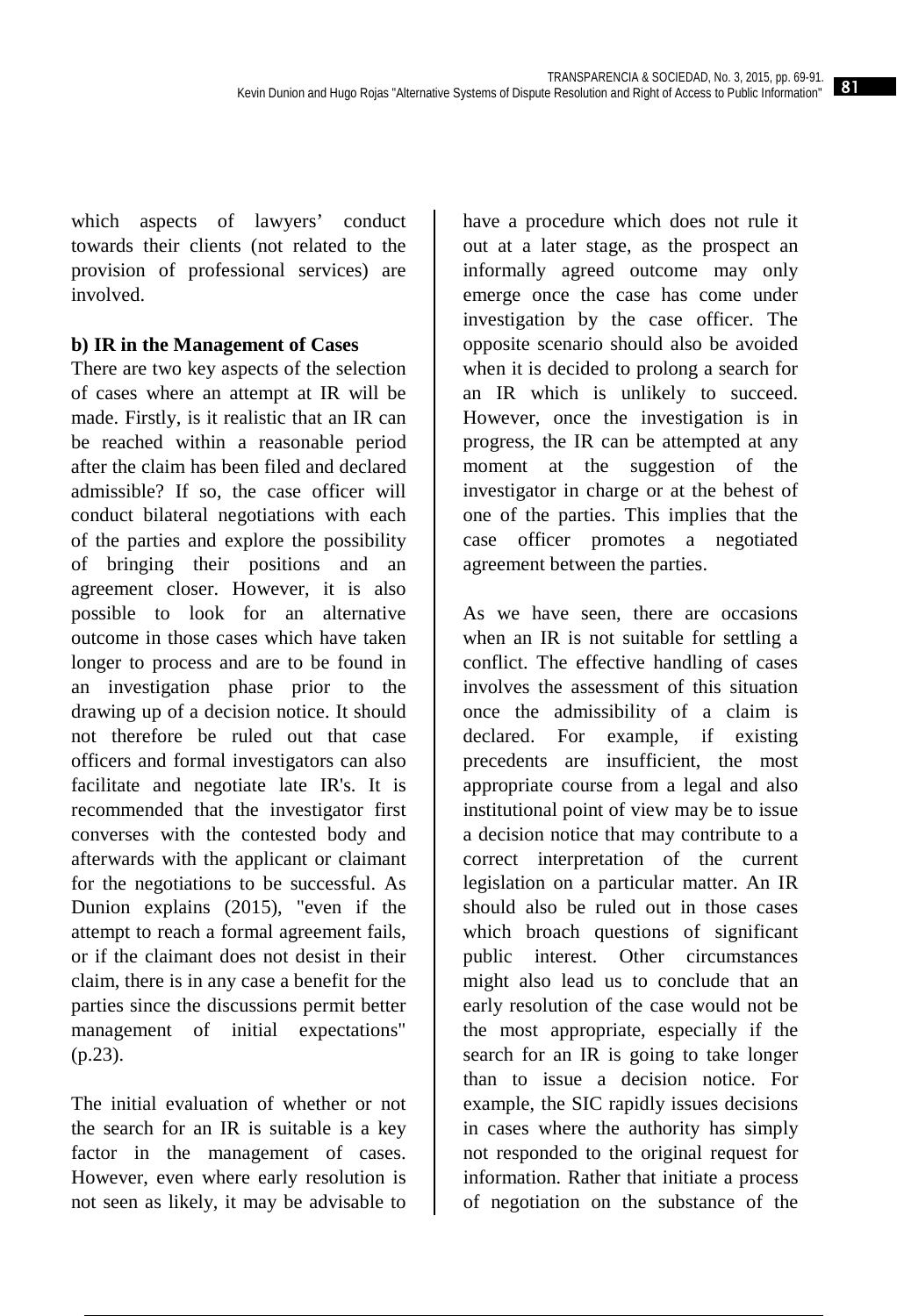request, it is deemed more effective to issue a decision notice and require the body to respond by a specified deadline.

From the claimant's perspective, it is worth questioning if an IR is the most suitable solution. All the public agencies that we have researched in Scotland, England and Ireland have it as a priority that the informal result should satisfy the interests of the applicant. The case officers should not suggest to the claimant that they settle if they consider that the position of the contested body is inadequate or incomplete. However, often negotiated resolutions provide new and valuable information to the claimant, which would not have obtained other than by IR. For example, a Commissioner might establish that the contested entity is now disposed to release certain information that it had previously withheld as circumstances have changed since the appeal was lodged.. However, if a formal decision were issued, it would have to be based on the circumstances at the time of the application and could lead to the conclusion that, at that moment, the information was correctly not disclosed and the agency could not be required to give the information.

## **c) The IR Process**

It is worth posing the question as to how formal or informal the IR process should be. In its most basic form, an IR can be characterised as a process for resolving valid complaints such that the Information Commissioner does not have to issue a formal judgment or decision notice. In so doing the officer responsible

for the case needs a margin for manoeuvre, which in practice will define the level of formality or informality of the communications with the parties.

For the IR to be a proactive mechanism the officer in charge of a case needs to build trust between both the parties involved. Communication by telephone and the exchange of emails is preferable to arranging work meetings or sending official or formal letters which reiterate the original complaint. A proactive way of proceeding may include explaining to the contested body the reasons for the citizen's request, even though the law does not require the reasons to be expressed when submitting the request. Also, the case officer could check on the proposed use for the requested information, and convey the authority's particular concerns in looking for alternative options or assurances. Indeed, various options can be explored, and accepted voluntarily, arriving at outcomes which might not otherwise form part of the content of a formal decision notice.

Agreements between parties also tend to be informal. It is usually not seen as necessary to formalise a procedure that is essentially informal, for example, by asking the parties for formal declarations concerning the agreement reached. The withdrawal or agreement of the claimant can simply be understood in a broader sense, and even be communicated by a telephone call or an email. However, the case officer in charge always needs to record in a document or enter an internal file note that states that the case has been closed by agreement between the parties.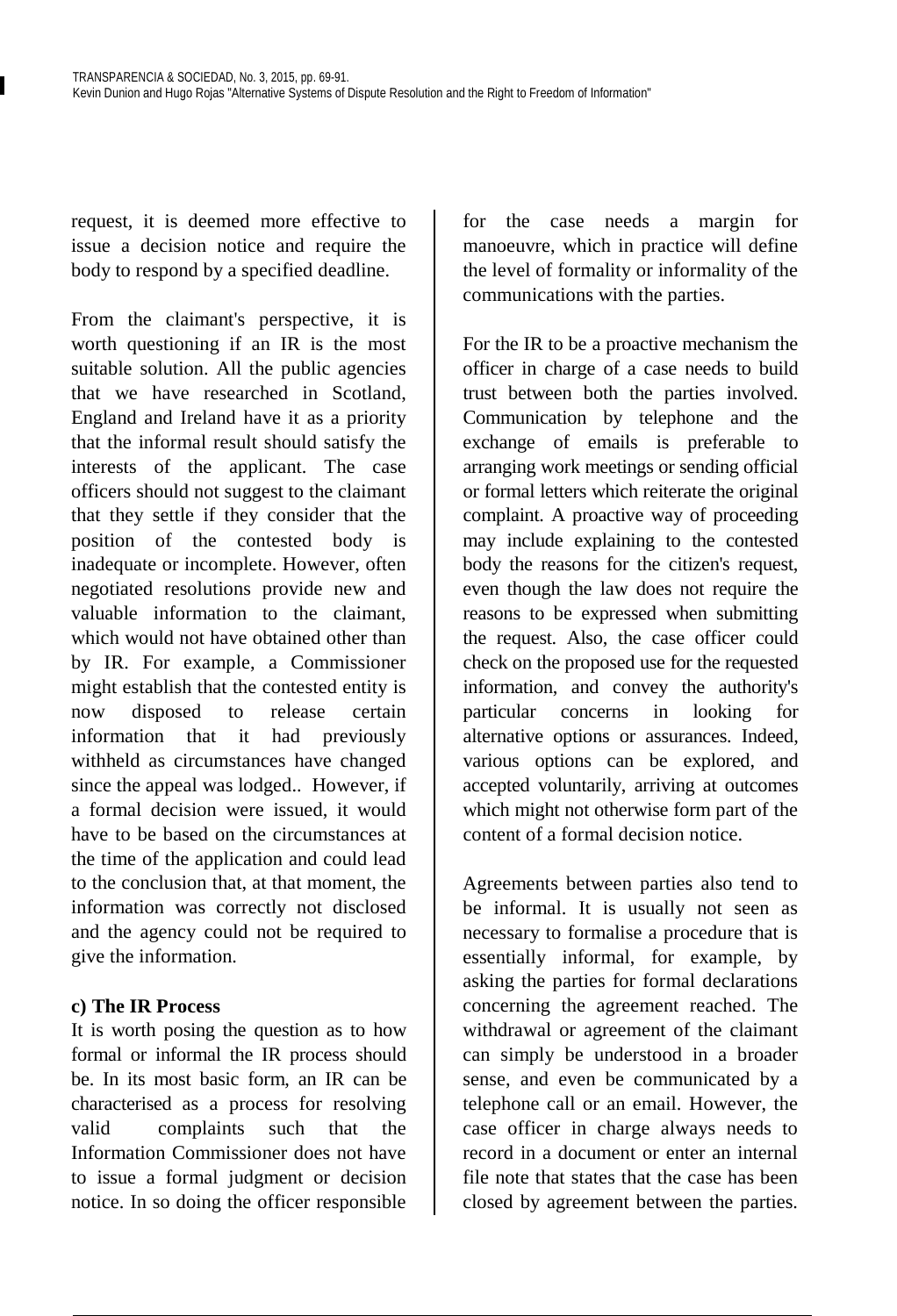This text would have to be directed at his line managers, and it might even be considered necessary to place a brief reference to the issue on the website, although without mentioning the contested body or the identity of the claimant.

All these conversations are confidential, and in case an agreement is not reached, cannot be used at the time of issuing a decision notice. The notes made in the case file or folder must clearly distinguish between the claimant's demands and the replies of the contested body, regarding the conversations that take place with the aim of reaching an agreement which is not successful. To invoke confidential conversations not only has ethical and legal implications but also damages the credibility of the case officers and investigators.

However, it should be noted that some public agencies have established more formal procedures for closing cases through IR. For example, the Scottish Public Services Ombudsman has set the Early Resolution Team the target of closing cases within 50 days of the filing of the claim, or later if the cases are at a more advanced stage in their processing. However, the decisions are always recorded as a formal decision and not IR.

Another aspect of case management that should be stated occurs when the contested authority does not comply with the agreement made in the IR. Experiences observed in Scotland, England and Ireland indicate that this scenario hardly ever happens, but such

behaviour might not be replicated in other countries. The authority might , for instance, only supply part of the information that it promised to deliver to the claimant. To avoid subsequent problems, a recommended safeguard is not to close the case until the parties have completely fulfilled their promises and the claimant declares his satisfaction with the information received. Otherwise, the case would have to be re-opened and a reference made in the decision notice about non-compliance and lack of due diligence by the contested body.

We have been able to observe that the competencies and skills of the case officers and investigators are a condition for the success of any initiative that attempts to employ alternative dispute resolution mechanisms. In the three countries we observed that training in soft skills (in e.g. mediation techniques) is rarely offered to the case officers. However, in the selection process, recruitment panels tried to establish that the candidates possessed negotiation, communication and persuasion skills. They were expected to be capable of quickly analysing complex information, and producing reports to a high quality standard. Other sought after qualities included the ability to think independently, the ability to innovate and resolve problems in a self-sufficient and creative way. Experience of serving customers and users - in public and private sectors - and of case management was often required.

The critical factors for an IR model in freedom of information cases are as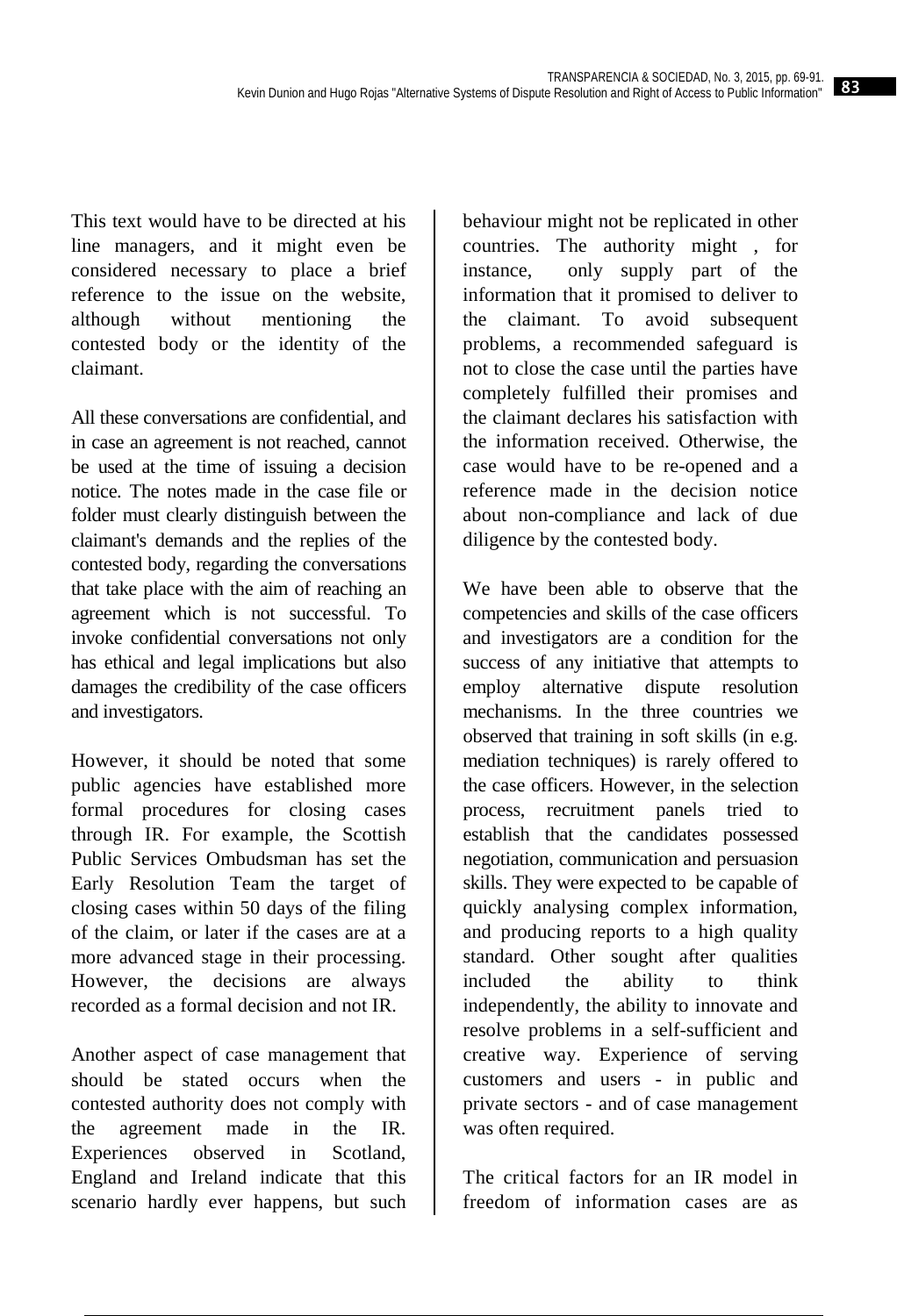follows:

**1.** The case officers in charge must be capable of establishing bonds of trust, so that they are viewed as fair and impartial professionals.

**2.** The case officers have an appropriate knowledge of the legislation in force and any precedents.

It is not necessary that the case officers and investigators are accredited mediators nor that they have received training on lengthy institutional negotiation programmes. It could be considered that the terminology used to describe IR lacks academic rigour. The term mediation is often applied colloquially to refer to a negotiated resolution or a facilitation process, even though it really is a different concept. Formal mediation, that is, an activity performed by accredited and trained mediators, is rarely used by the bodies in this case study. One of the reasons for this is that formal mediation is a confidential process and, if the debates and proposals formulated are not successful, these foregoing conversations cannot be considered in the investigation phase. In the business world the perception is that mediation functions better when it involves private mediators, who can offer savings or price reductions, and who also have an incentive to reduce processing time, which does not necessarily occur in the public sector. In the end, the question is who will pay for the mediation? As we have seen, only the Scottish Legal Complaint Commission employs external mediators, covering the

mediation expenses through the levy income they receive from qualified lawyers.

Given that the case officers are not required to be professional mediators, but rather that their skills as agreement facilitators need to be verified, the institution could take some steps in improving the required competencies. For example, by creating a system of tutorials by senior case officers who are prepared to advise less experienced case officers in the institution. In addition, they can create internal mechanisms for transferring information of value to all the case officers, for example, an internal blog providing information on institutional precedents, software for rapid searching on legal questions, short courses on updates to legislation, etc.

How can the quality and consistency of the case officers' IR actions be monitored? The officials responsible for claims should have the ability to make decisions on the cases they manage. However, there is little data related to the quality control of conversations between the parties. For example, the public are rarely informed about the internal procedures of the public agencies used to obtain an IR. Commissioners and directors of the agencies that monitor the effectiveness of the right to freedom of information are not usually involved in the negotiations. Despite being limited, in some public agencies it is possible to see some evidence of the checking of quality standards. For example, it is expected in the SIC that the Deputy Head of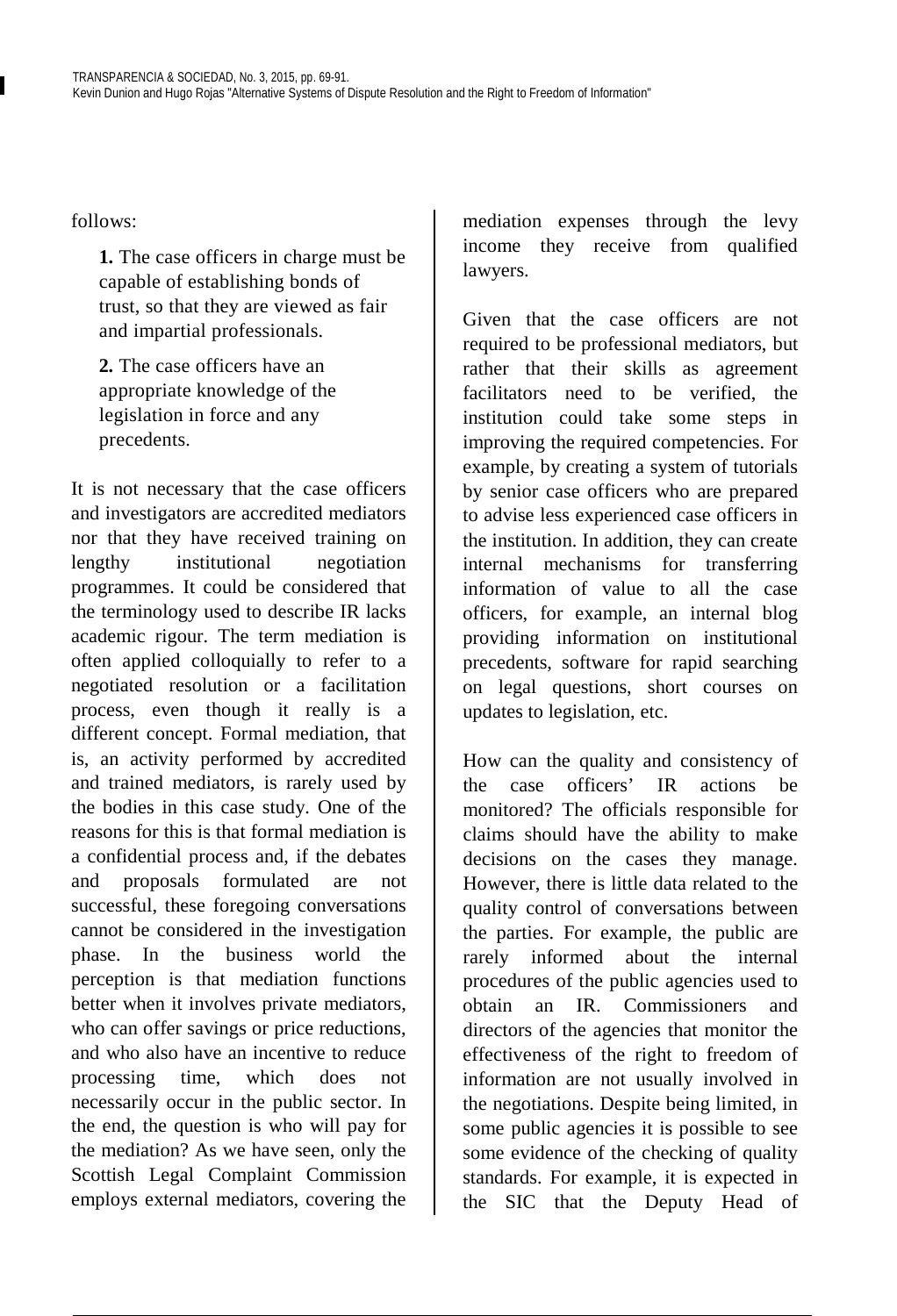Enforcement identifies the cases that are suitable for an IR at the assignment stage. He/she is also expected to intervene in the formulation and review of proposals that are to be submitted for consideration by the parties. Another method of quality evaluation is undertaken by the SIC's Head of Enforcement, who selects a case at random every month for the purpose of reviewing it thoroughly.

In general, it might appear that much still needs to be done to provide a secure procedure that, without affecting the flexibility on which IR relies, functions within an efficient and appropriate management environment. Some of the mechanisms are as follows: setting out the institutions objectives, periodic publication of statistics, recording systems, review processes, training and feedback.

In particular, the process for selecting the cases, the nature of IR and the proposals made by the investigator to the parties should be presented in a much clearer way to those involved. Guidance and existing procedures show that this can be done in a relatively clear and succinct manner. A United Kingdom parliamentary report on IR concluded that "[the Commission] needs to be completely clear how the distinct processes operate and differ as well as the criteria against which complaints are allocated to these resolution processes" (House of Commons Communities and Local Government Committee Report, 2012, p.25).

## **d) Potential Disadvantages**

It is evident that the IR's are viewed as a faster way of achieving a practical, proportional and effective result. However, there is a risk that they are being used as a mechanism whose only purpose is to speed up the closure of outstanding cases. There must be safeguards to ensure that IR's are not simply used as a means of clearing the workload. IR's must be appropriate according to the circumstances of each case and cannot become an end in themselves.

The IR might be accepted by the claimant who is tired of waiting for the information, and who therefore gives up on receiving all the information they wanted. The claimant might even consider that the proposal made by the public agency is more convenient than waiting for a decision notice that will take longer, in spite of the fact that the arguments they deploy may be found to be valid. For this reason, the case officers and investigators should be impartial, and prepared to advise the claimant objectively on how they can best satisfy their interests. This argument should be taken into account when the case officer's incentives to use IR in a case are fixed, especially when it is a question of performance targets performance. If the evaluation of the case officer depends on closing cases as early as possible, the interests of the claimants may be affected by the body responsible for guaranteeing the right to freedom of information. Therefore, the supervision of the management of cases must guarantee that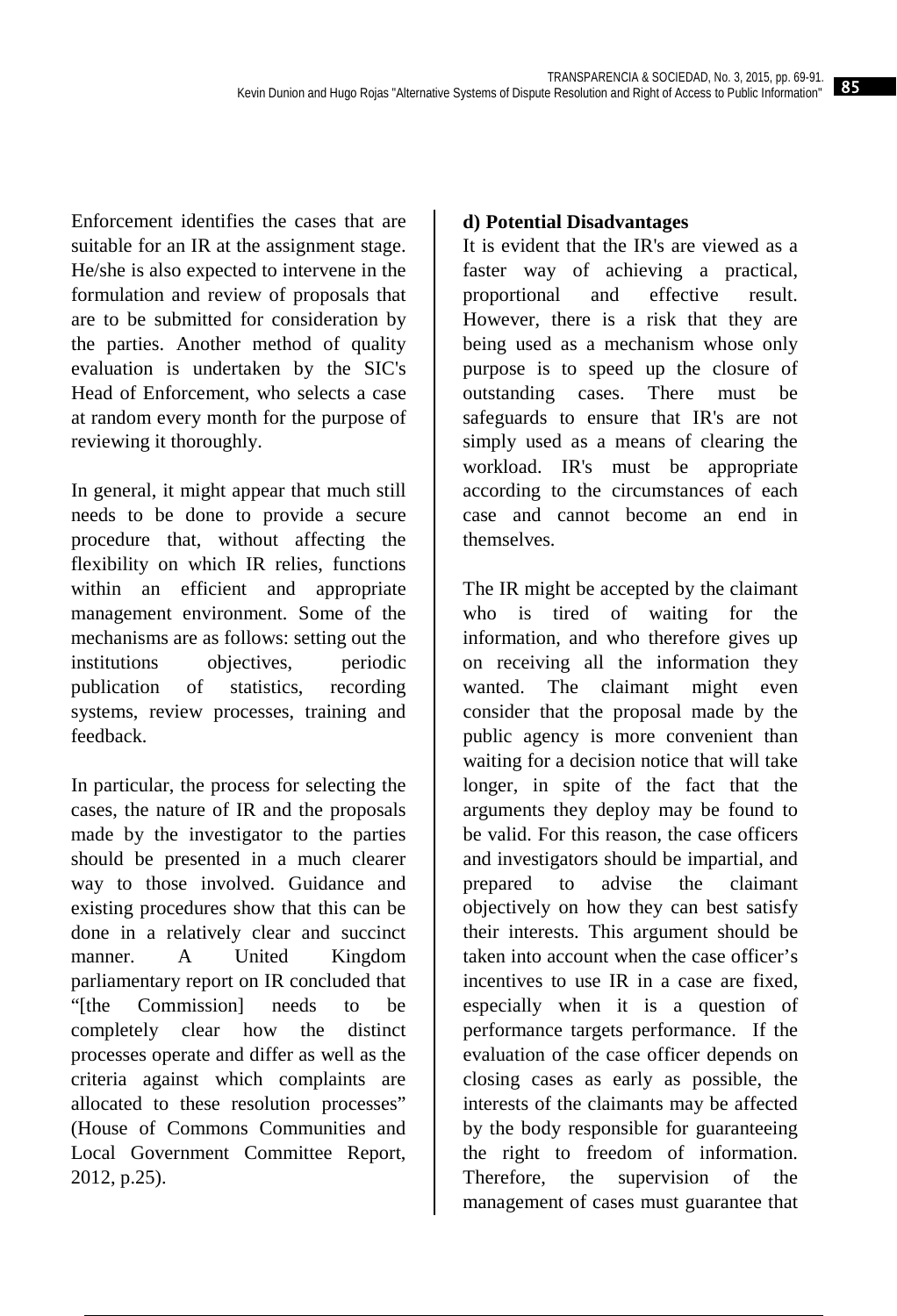the parties are not being pressurized to accept or concede disadvantageous terms. The applicant must always retain control of their appeal, and be able to require a decision notice for an admissible claim, although the case officer may consider that an IR is the most favoured outcome.

Another question when selecting an alternative mechanism to a decision notice, is the lack of publicity of the IR. The decisions of the regulated bodies can be questioned when faced with similar requests in the future, but the IR prevents the exploitation of a precedent from the past. Given that a formal judgment is public, the future performance of the authority might be more compliant with the regulations if a decision already exists which is available both to the entities and the public. Therefore, the potential damage to the body's reputation generated by a decision against it is a factor that influences its willingness to reach an agreement.

This leads to the argument that if the case involves matters of public interest or a recurrent failing that merits public attention, it is preferable that the early evaluation assesses the relevance of favouring a decision notice instead of expending time seeking an agreement. Similarly, the Information Commissioner can have greater powers to adopt general measures to drive through system improvements in the public body when it detects serious failings in sensitive areas for the public. For example, there are public agencies like the SIC that have powers to issue practice recommendations

and instructions for general application that must be respected by the regulated bodies. It is also feasible that a decision notice to resolve a specific case formulates generally applicable guidelines for the correct interpretation of the current legislation.

Another aspect that is called into question is the undermining of the learning process that could occur within the regulated bodies every time that the issues and compromises tackled in the IR's are not disclosed to the public. Even if the IR's are based on precedents, it is still not appropriate to publish the negotiations. However, best practice consists in publishing summaries of the questions raised by the parties and the lessons that can be learnt from cases resolved informally. Obviously the material that is published on the website must be in keeping with the best interpretation of the law and highlight the key questions that are of general interest. The key issue is to ensure that during the analysis and investigation the parties are treated impartially according to the law.

In respect of freedom of information law, critics of the use of IR to close cases might argue that the effectiveness of the law could be affected. In answer to this criticism, it should be clarified that the nature of the right to freedom of information cannot be circumscribed by the requestor's proposals or the identity of the parties. The result of the IR cannot undermine the ability of the body to decide the fundamental issues when required. One important factor in using an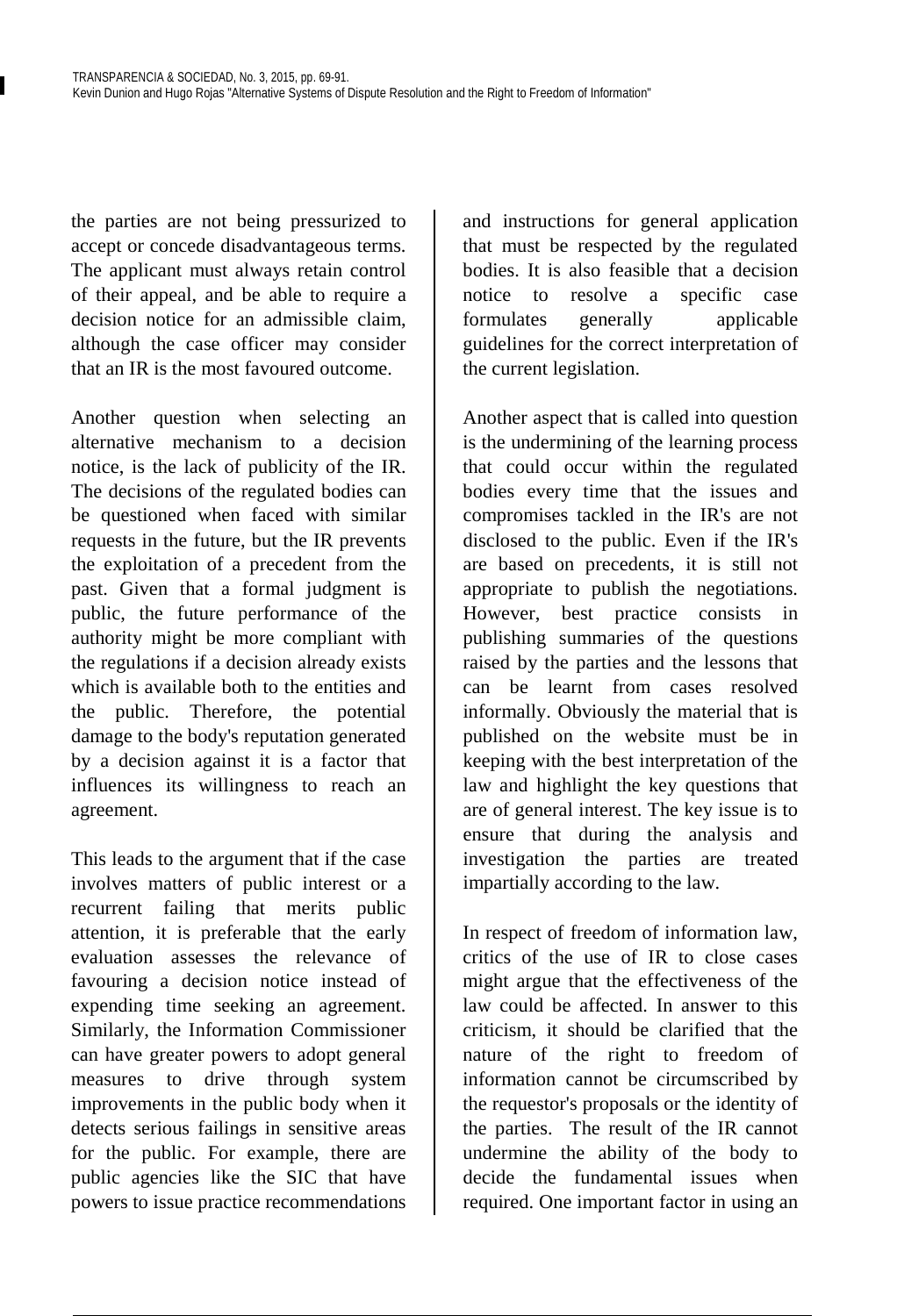IR, especially when we are aware of it, is that it does not constitute a precedent or admittance of a fault or error by the authority in the eyes of the public. IR should not be exploited to permit the regulated authority to reveal information to certain applicants and refuse the same information to others.

Therefore, to ensure that IR is used appropriately, an organisation policy and a definition of the workflow processes must exist. The methodology of the IR must be available on the institution's website, and the parties must be informed from the beginning that this method exists to settle the case without the need to issue a decision notice. The institutional policy for IR must determine the criteria for the selection of the cases, such as :

1) the early evaluation of the claim or appeal;

2) the information appears to be of special interest to the applicant, but is not a significant matter or of general interest;

3) the formal decision on the case will not lead to creating a precedent;

4) investigation identifies that possibility the applicant could receive additional information through the IR, which would not be possible with the issue of a formal, enforceable decision notice.

As regards the work processes, as revealed in the case studies reviewed, in practice the IR's reflect the findings of other investigations (Bondy & Le Sueur, 2012; Creutzfeldt & Gill, 2014; Doyle, Bondy & Hurst, 2014). The IR must form part of the administrative procedure of cases set out by the institution, in line

with the procedures established for the dictation of decision notices.

The nature of the IR must be explained clearly, indicating if it will be conducted by email or telephone, and not through mediation, meetings, etc. Also it must be explained that the officer in charge of the case is authorised to issue a decision notice, and can even determine if it is probable or not that successful progress in the investigation can be made. The conditions which allow it to be said that the case is terminated must be understood by both parties. In these three countries we have seen that the officer in charge of the case must verify the compliance of the agreement by the contested body, in order to then accept the desistance of the claim and the closure of the case through the IR. There are several ways in which the closure of the case through an IR is formalised. It appears to be good practice to keep a record of the agreement and evaluate the level of compliance in the agreements for the purpose of using previous cases as a reference.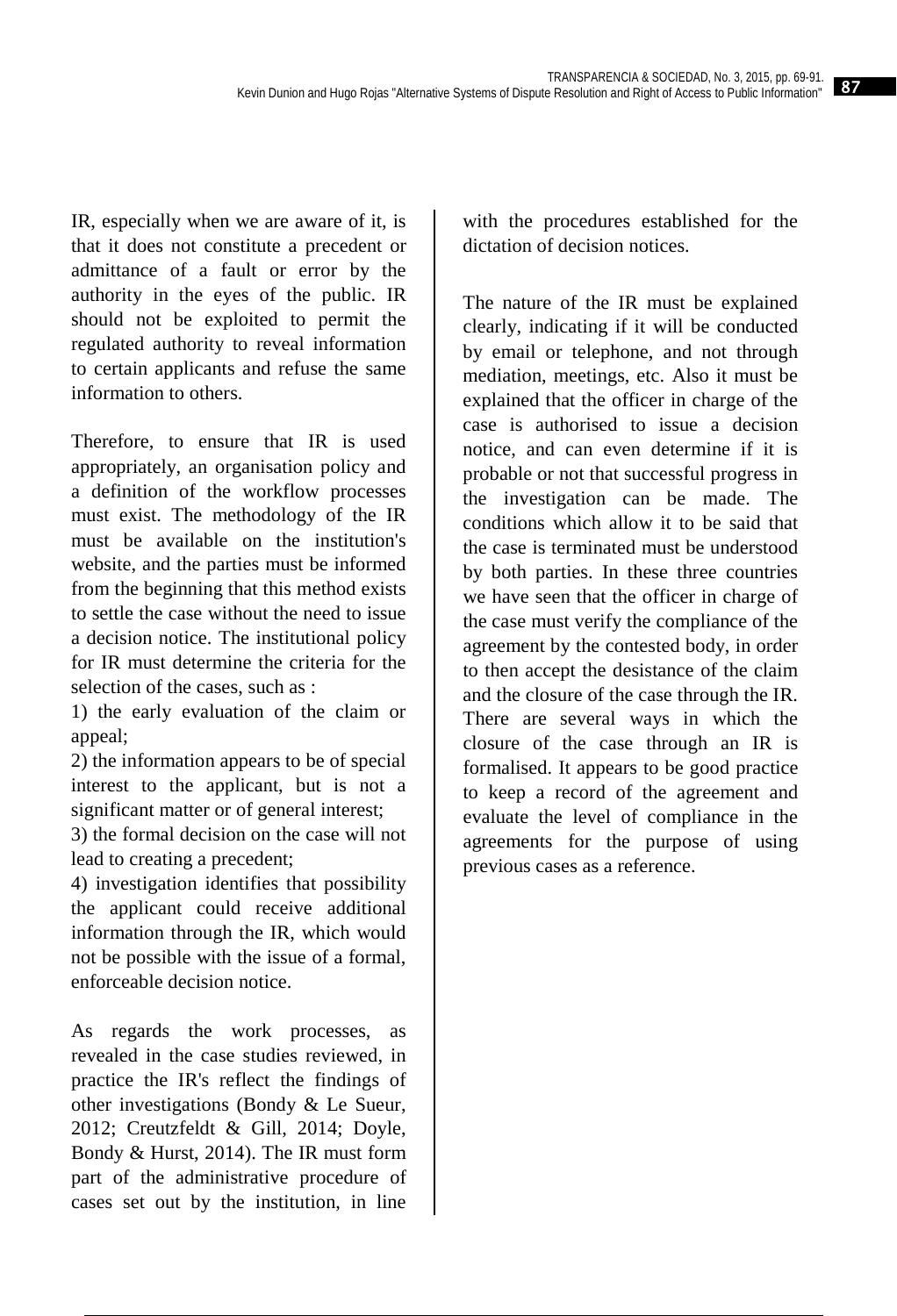## **DIAGRAM 1.** PROCEDURE FOR MANAGEMENT OF CASES

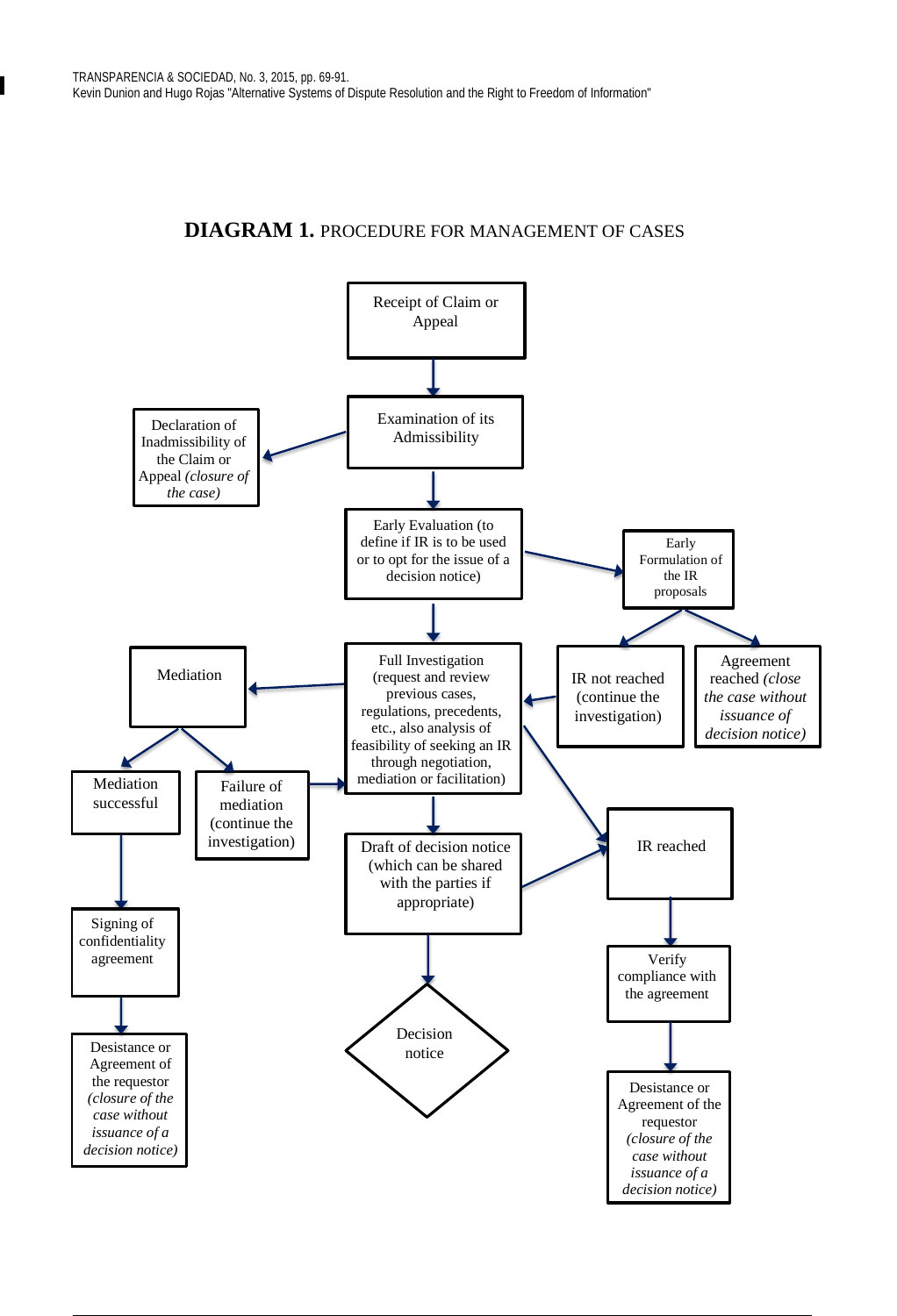## **CONCLUSIONS**

Informal resolution, as an alternative solution to issuing a decision notice, is used by the Information Commissioners in Scotland, England and Ireland to informally resolve at an early stage a significant percentage of citizens' complaints and appeals. These mechanisms may be mentioned in the freedom of information law, but they have also been developed despite a lack of legal recognition. Nevertheless, it is recommended that the law considers the possibility of informally resolving freedom of information cases.

The use of an IR is readily understandable in circumstances in which the complaint relates to the service provided to a client or user, which is often a subjective question that an Ombudsman has to resolve. However, when it concerns freedom of information it might be considered that the IR has less of a practical application. If the right to freedom of information is acknowledged in law, normally it has a general application as regards the majority of public agencies, and ultimately, an appeal should be resolved through a public decision notice. However, it is clear that the Commissioners who must enter judgment are prepared to use the mechanism of IR´s in the three countries analysed. Therefore, the methodology of the IR´s could be replicated and refined in other countries.

With respect to the way the IR's function, it has been observed that once the admissibility of the claim has been declared, cases should be quickly selected where an agreement will be sought between the parties. The selection and prioritisation is usually performed by one or more officers with extensive knowledge and accumulated experience from precedents within the institution. In addition, the process for seeking an IR is based on informal communications, mainly through telephone calls or emails. If the negotiation fails, these conversations cannot be used in any consequent decision notice. The search for an IR must be objective, impartial, informed, and respect the general interest, the guarantee to freedom of information, the precedents and the interests of the applicant. Finally, this path must not be used as a mechanism that simply seeks to reduce the number of accumulated cases.

The role and capacities of the case officer in charge are fundamental to the success of the mechanism. The case officer must reflect on the best interest of the claimant. Their opinion must be based on a solid understanding of the legislation in force, but also institutional precedents. To provide support to the less experienced case officers, the institutions in the three countries have created a system of tutorials run by investigators and case officers with greater experience. Soft skills are fundamental to the success of the negotiations, and therefore, in the recruitment process, the original profession of the candidate is not a critical factor. They select officers with a critical and independent mind, who are creative and innovative in the search for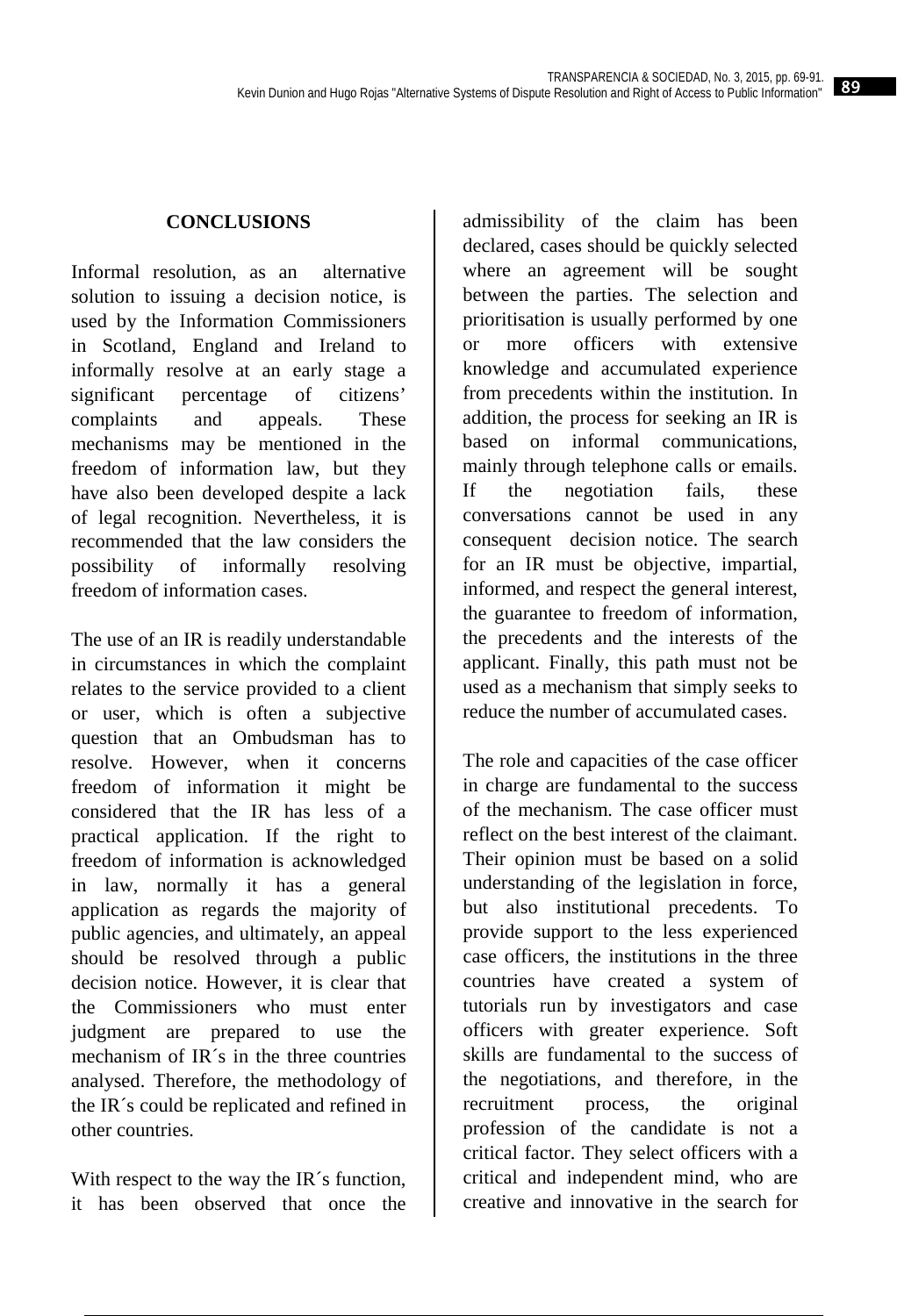solutions, empathetic and respectful, with a serious interest in government affairs and the validity of the rule of law, skilful communicators, capable of analysing complex information, working in a team, and writing reports to a high standard. The ideal is that the outcome of an IR is better for both parties than a decision notice. Our recommendation is that the IR´s are defined in the following terms:

1) The procedure to be used in seeking an IR must be explained to the parties from the beginning, preferably through telephone conversations and emails.

2) The main interest of the case officer responsible for the case cannot consist in settling the dispute as rapidly as possible. On the contrary, the case officer must have public interest in mind, as well as the interest of the claimant.

3) The absence of public awareness of the IR must not affect public interest. Thus, it is appropriate every so often, that criteria are published that must be respected by the regulated bodies, and which formulate interpretations and clarifications derived from cases that have been informally resolved, but without revealing the identities of the parties.

4) The claimant must be assured that they have the right to demand a decision notice..

5) It is recommended that all the standards and steps to follow are clearly mentioned and explained in a Procedures Manual.